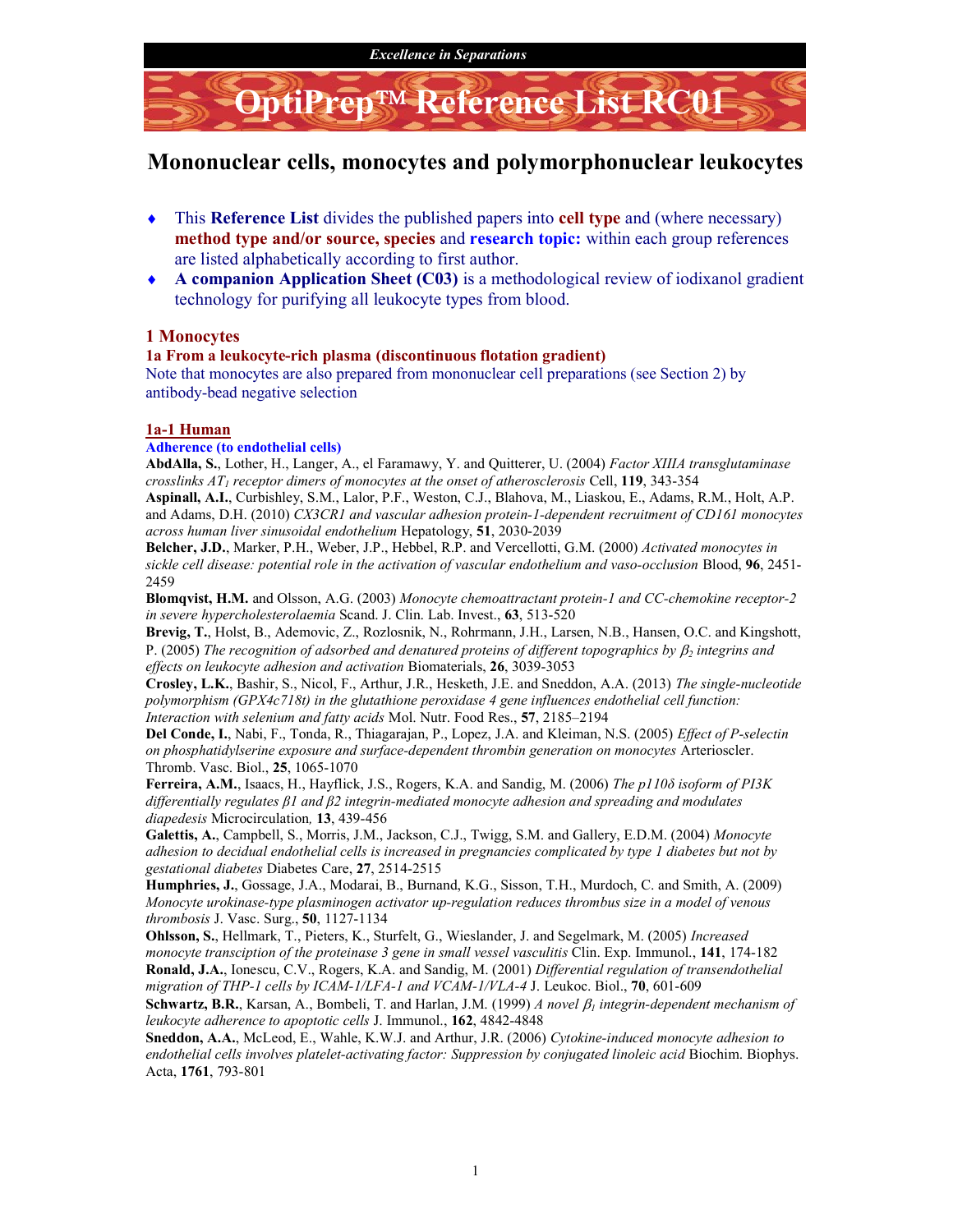Ward, J.R., Francis, S.E., Marsden, L., Suddason, T., Lord, G.M., Dower, S.K., Crossman, D.C. and Sabroe, I. (2009) A central role for monocytes in Toll-like receptor-mediated activation of the vasculature Immunology, 128, 58–68

Zimmermann, H., Weston, C.J., Curbishley, S.M. and Adams, D.H.(2012) The role of vascular-adhesion-protein 1 (vap-1) in mediating monocyte migration across inflamed hepatic sinusoidal endothelium Gut,  $61, A124$ 

### Angiogenic/immune responses

Agostini, L., Martinon, F., Burns, K., McDermott, M.F., Hawkins, P.N. and Tschopp, J. (2004) NALP3 forms an IL-1ß-processing inflammasome with increased activity in Muckle-Wells autoinflammatory disorder Immunity, 20, 319-325

Aittomaki, S., Pesu, M., Groner, B., Janne, O.A., Palvimo, J.J. and Silvennoinen, O. (2000) Cooperation among Stat1, glucocorticoid receptor, and PU.1 in transcriptional activation of the high-affinity  $Fcy$  receptor I in monocytes J. Immunol., 164, 5689-5697

Ammons, M.C.B., Siemsen, D.W., Nelson-Overton, L.K., Quinn, M.T. and Gauss, K.A. (2007) Binding of pleomorphic adenoma gene-like 2 to the tumor necrosis factor (TNF)- $\alpha$ -responsive region of the NCF2 promoter regulates p6 $\bar{p}^{phox}$  expression and NADPH oxidase activity J. Biol. Chem., 282, 17941-17952

Cousins, S.W., Espinosa-Heidelmann, D.G. and Csaky, K.G. (2004) Monocyte activation in patients with agerelated macular degeneration Arch. Ophthalmol., 122, 1013-1018

Filion, L.G., Matusevicius, D., Graziani-Bowering, G.M., Kumar, A. and Freedman, M. (2003) Monocytederived IL12, CD86 (B7-2) and CD40L expression in relapsing and progressive multiple sclerosis Clin. Immunol., 106 127-138

Filion, L.G., Graziani-Bowering, G., Matusevicius, D. and Freedman, M.S. (2003) Monocyte-derived cytokines in multiple sclerosis Clin. Exp. Immunol., 131, 324-334

Hong, G., Davis, B., Khatoon, N., Baker, S.F. and Brown J. (2003) PPARy-dependent anti-flammatory action of rosiglitazone in human monocytes: suppression of  $TNF\alpha$  secretion is not mediated by PTEN regulation Biochem. Biophys. Res. Commun., 303, 782-787

Li, C-Y., Chou, T-C., Lee, C-H., Tsai, C-S., Loh, S-H. and Wong, C-S. (2003) Adrenaline inhibits lipopolysaccharide-induced macrophage inflammatory protein-1 $\alpha$  in human monocytes: the role of  $\beta$ -receptors Anesth. Analg., 96, 518-523

Lommatzsch, M., Schloetcke, K., Klotz, J., Schuhbaeck, K., Zingler, D., Zingler, C., Schulte-Herbruggen, O., Gill, H., Schuff-Werner, P. and Virchow, J.C. (2005) Brain-derived neurotrophic factor in platelets and airflow limitation in asthma Am. J. Respir. Crit. Care Med., 171, 115-120

Martin, T., Möglich, A., Felix, I., Förtsch, C., Rittlinger, A., Palmer, A., Denk, S., Schneider, J., Notbohm, L. et al (2018) Rho-inhibiting C2IN-C3 fusion toxin inhibits chemotactic recruitment of human monocytes ex vivo and in mice in vivo Arch. Toxicol., 92, 323–336

Miller, L.A., Li, C and Hyde, D.M. (2000) Expression of the HML-1 epitope on human monocytes is independent of  $\alpha E$  integrin mRNA Inflammation, 24, 195-205

Nau, G.J., Horzempa, J., O'Dee, D., Brown, M.J., Russo, B.C., Hernandez, A., Dillon, S.T., Cheng, J., Kane, L.P., Sanker, S. and Hukrie, N.A. (2019) A predicted Francisella tularensis DXD-motif glycosyltransferase blocks immune activation Virulence 10, 643–656

Ohlsson, S., Wieslander, J. and Segelmark, M. (2004) Circulating cytokine profile in anti-neutrophilic cytoplasmatic autoantibody-associated vasculitis: prediction of outcome Mediators Inflamm., 13, 275-283 Scott, C., Bonner, J., Min, D., Boughton, P., Stokes, R., Cha, K.M., Walters, S.N., Maslowski, K., Sierro, F., Grey, S.T., Twigg, S., McLennan, S. and Gunton, J.E. (2014) Reduction of ARNT in myeloid cells causes immune suppression and delayed wound healing Am. J. Physiol. Cell. Physiol., 307, C349-C357 Xue, M., March, L., Sambrook, P.N., Fukudome, K. and Jackson, C.J. (2007) Endothelial protein C receptor is overexpressed in rheumatoid arthritis (RA) synovium and mediates the anti-inflammatory effects if activated protein C in RA monocytes Ann. Rheum. Dis., 66, 1574-1580

#### **Atherogenesis**

Cheng, H-P., Gong, D., Zhao, Z-W., He, P-P., Yu, X-H., Ye, Q., Huang, C., Zhang, X., et al (2018) MicroRNA-182 promotes lipoprotein lipase expression and atherogenesis by targeting histone deacetylase 9 in apolipoprotein E-knockout mice Circul. J., 82, 28-38

#### Atherosclerosis

Risko, P., Plateník, J., Buchal, R., Potockova, J. and Kraml, P.J. (2018) Long-term donors versus non-donor men: Iron metabolism and the atherosclerotic process Atherosclerosis 272, 14-20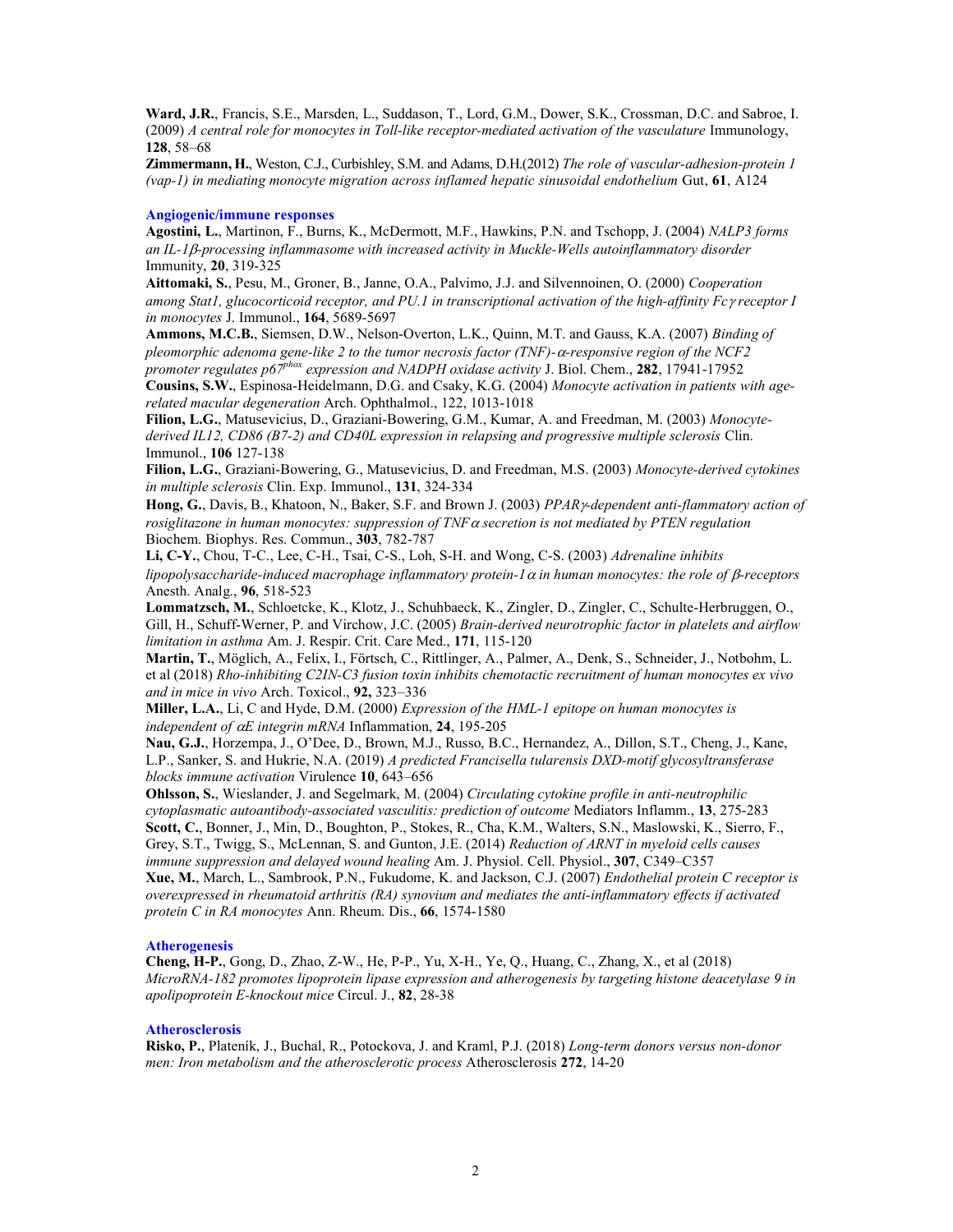### Bacterial interactions

Brown, M.J., Russo, B.C., O'Dee, D.M., Schmitt, D.M. and Nau, G.J. (2014) The contribution of the glycine cleavage system to the pathogenesis of Francisella tularensis Microb. Infect., 16, 300-309

Horzempa, J., Tarwacki, D.M., Carlson Jr., P.E., Robinson, C.M. and Nau, G.J. (2008) Characterization and application of a glucose-repressible promoter in Francisella tularensis Appl. Envir. Microbiol., 74, 2161-2170 Horzempa, J., Carlson Jr, P.E., O'Dee, D.M., Shanks, R.M.Q. and Naum G.J. (2008) Global transcriptional response to mammalian temperature provides new insight into Francisella tularensis pathogenesis BMC Microbiol., 8: 172

Jung, J-Y., Gleave Parson, M., Kraft, J.D., Lyda, L., Kobe, B., Davis, C., Robinson, J., Pena, M.O.M. and Robinson, C.M. (2016) Elevated interleukin-27 levels in human neonatal macrophages regulate indoleamine dioxygenase in a STAT-1 and STAT-3-dependent manner Immunology, 149, 35–47

Mancilla-Herrera I., Alvarado-Moreno, J.A., Cérbulo-Vázquez, A., Prieto-Chávez, J.L., Ferat-Osorio, E., López-Macías, C., Estrada-Parra, S., Isibasi, A. and Arriaga-Pizano, L. (2015) Activated endothelial cells limit inflammatory response, but increase chemoattractant potential and bacterial clearance by human monocytes Cell Biol. Int., 39, 721–732

Martins, R., Maier, J., Gorki, A-D., Huber, K.V.M., Sharif, O., Starkl, P., Saluzzo, S., Quattrone, F., Gawish, R., Lakovits, K., Aichinger, M.C. et al (2016) Heme drives hemolysis-induced susceptibility to infection via disruption of phagocyte functions Nat. Immunol., 17, 1361-1372

Roberts, L.L. and Robinson, C.M. (2014) Mycobacterium tuberculosis infection of human dendritic cells decreases integrin expression, adhesion and migration to chemokines Immunology, 141, 39–51

Robinson, C.M., Jung, J-Y. and Nau, G.J. (2012) Interferon-y, tumor necrosis factor, and interleukin-18 cooperate to control growth of Mycobacterium tuberculosis in human macrophages Cytokine, 60, 233–241

#### Chemotaxis

Li, Y., Nishiura, H., Tokita, K., Kouike, Y., Taniguchi, C., Iwahara, M., Nishino, N., Hamad, Y., Asakawa, M. and Yamamoto, T. (2009) Elastin peptide receptor-directed monocyte chemotactic polysaccharides derived from seaweed sporophyll and from infectious fungus Microb. Pathog. 45, 423–434

Magazine, H.I., Chang, J., Goumon, Y. and Stefano, G.B. (2000) Rebound from nitric oxide inhibition triggers enhanced monocyte activation and chemotaxis J. Immunol., 165, 102-107

Mancilla-Herrera I., Alvarado-Moreno, J.A., Cérbulo-Vázquez, A., Prieto-Chávez, J.L., Ferat-Osorio, E., López-Macías, C., Estrada-Parra, S., Isibasi, A. and Arriaga-Pizano, L. (2015) Activated endothelial cells limit inflammatory response, but increase chemoattractant potential and bacterial clearance by human monocytes Cell Biol. Int., 39, 721–732

Martin, T., Möglich, A., Felix, I., Förtsch, C., Rittlinger, A., Palmer, A., Denk, S., Schneider, J., Notbohm, L. et al (2018) Rho-inhibiting C2IN-C3 fusion toxin inhibits chemotactic recruitment of human monocytes ex vivo and in mice in vivo Arch. Toxicol., 92, 323–336

Papaspyridonos, M., McNeill, E., de Bono, J.P., Smith, A., Burnand, K.G., Channon, K.M. and Greaves, D.R. (2008) Galectin-3 is an amplifier of inflammation in atherosclerotic plaque progression through macrophage activation and monocyte chemoattraction Arterioscler. Thromb. Vasc. Biol., 28, 433-440

Ritter, U. and Moll, H. (2000) Monocyte chemotactic protein-1 stimulates the killing of Leishmania major by human monocytes, acts synergistically with IFN- $\gamma$  and is antagonized by IL-4 Eur. J. Immunol., 30, 3111-3120

### Cord blood

Kraft, J.D., Horzempa, J., Davis, C., Jung, J-Y., Pena, M.M.O. and Robinson, C.M. (2013) Neonatal macrophages express elevated levels of interleukin-27 that oppose immune responses Immunology, 139, 484– 493

#### Dendritic cell, derived

Alvarez, Y., Municio, C., Alonso, S., San Román, J.A., Sánchez Crespo, M. and Fernández, N. (2009) Cyclooxygenase-2 iduced by zymosan in human monocyte-derived dendritic cells shows high stability, and its expression is enhanced by atorvastatin J. Pharmacol. Exp. Ther., 329, 987-994

**Jung, J-Y.**, Roberts, L.L. and Robinson, C.M. (2015) The presence of interleukin-27 during monocyte-derived dendritic cell differentiation promotes improved antigen processing and stimulation of T cells Immunology, 144, 649–660

Roberts, L.L. and Robinson, C.M. (2014) Mycobacterium tuberculosis infection of human dendritic cells decreases integrin expression, adhesion and migration to chemokines Immunology, 141, 39–51

Valera, I., Fernández, N., García Trinidad, A., Alonso, S., Brown, G.D., Alonso, A. and Sánchez Crespo, M. (2008) Costimulation of dectin-1 and DC-SIGN triggers the arachidonic acid cascade in human monocytederived dendritic cells J. Immunol., 180, 5727-5736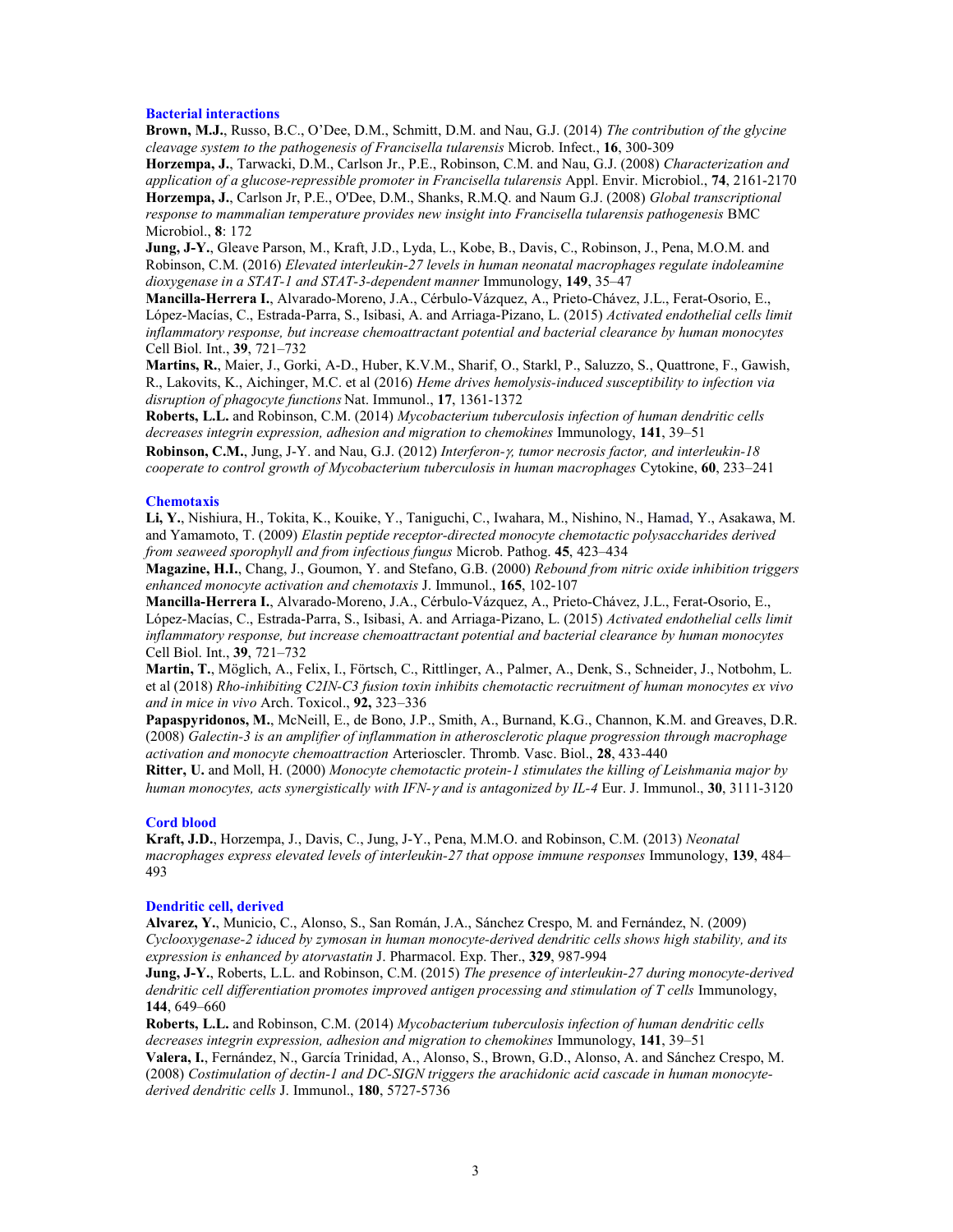### Drug delivery (liposomes)

Qin, J., Chen, D.W., Hu, H.Y., Cui, Q., Qiao, M.X. and Chen, B.Y. (2007) Surface modification of RGDliposomes for selective drug delivery to monocytes/neutrophils in brain Chem. Pharm. Bull., 55, 1192-1197 Qin, J., Chen, D.W., Hu, H.Y., Qiao, M.X., Zhao, X.L. and Chen, B.Y. (2007) Body distribution of RGDmediated liposomes in brain-targeting drug delivery Yakugaku Zasshi, 127, 1497-1501

#### Exercise effects

Périard, J.D., Ruell, P.A., Thompson, M.W. and Caillaud, C. (2015) Moderate- and high-intensity exhaustive exercise in the heat induce a similar increase in monocyte Hsp72 Cell Stress Chaperones, 20, 1037-1042 Wang, D., Cai, Ge. J. and Yin, L. (2015) Brief exercises affect gene expression in circulating monocytes Scand. J. Immunol., 82, 429–435

### Heat-shock protein see Exercise effects

Immune responses see Angiogenic/immune responses

### Inflammatory responses

Chaudhuri, N., Paiva, C., Donaldson, K., Duffin, R., Parker, L.C., Sabroe, I. (2010) Diesel exhaust particles override natural injury-limiting pathways in the lung Am. J. Physiol. Lung. Cell. Mol. Physiol. 299, L263–L271 Chaudhuri, N., Jary, H., Lea, S., Khan, N., Piddock, K.C., Dockrell, D.H., Donaldson, K., Duffin, R., Singh, D., Parker, L.C. and Sabroe, I. (2012) Diesel exhaust particle exposure in vitro alters monocyte differentiation and function PloS One, 7: e51107

Chen, S.S.H., Jenkins, A.J. and Majewski, H. (2009) Elevated plasma prostaglandins and acetylated histone in monocytes in Type 1 diabetes patients Diabet. Med., 26, 182–186

Digby, J.E., Martinez, F., Jefferson, A., Ruparelia, N., Chai, J., Wamil, M., Greaves, D,R, and Choudhury, R.P. (2012) Anti-inflammatory effects of nicotinic acid in human monocytes are mediated by GPR109A dependent mechanisms Arterioscler. Thromb. Vasc. Biol., 32, 669-676

Mancilla-Herrera I., Alvarado-Moreno, J.A., Cérbulo-Vázquez, A., Prieto-Chávez, J.L., Ferat-Osorio, E., López-Macías, C., Estrada-Parra, S., Isibasi, A. and Arriaga-Pizano, L. (2015) Activated endothelial cells limit inflammatory response, but increase chemoattractant potential and bacterial clearance by human monocytes Cell Biol. Int., 39, 721–732

Menu, P., Mayor, A., Zhou, R., Tardivel, A., Ichijo, H., Mori, K. and Tschopp, J. (2012) ER stress activates the NLRP3 inflammasome via an UPR-independent pathway Cell Death Dis., 3: e261

Oo, Y.H., Weston, C.J., Lalor, P.F., Curbishley, S.M., Withers, D.R., Reynolds, G.M., Shetty, S. et al (2010) Distinct roles for CCR4 and CXCR3 in the recruitment and positioning of regulatory T cells in the inflamed human liver J. Immunol., 184, 2886–2898

Papaspyridonos, M., McNeill, E., de Bono, J.P., Smith, A., Burnand, K.G., Channon, K.M. and Greaves, D.R. (2008) Galectin-3 is an amplifier of inflammation in atherosclerotic plaque progression through macrophage activation and monocyte chemoattraction Arterioscler. Thromb. Vasc. Biol., 28, 433-440

Xue, M., March, L., Sambrook, P.N. and Jackson, C.J. (2007) Differential regulation of matrix metalloproteinase 2 and matrix metalloproteinase 9 by activated protein C: Relevance to inflammation in rheumatoid arthritis Arthritis Rheumatism, 56, 2864-2874

Zimmermann, H., Weston, C.J., Curbishley, S.M. and Adams, D.H.(2012) The role of vascular-adhesion-protein 1 (vap-1) in mediating monocyte migration across inflamed hepatic sinusoidal endothelium Gut, 61, A124

### Leishmania

Ritter, U. and Moll, H. (2000) Monocyte chemotactic protein-1 stimulates the killing of Leishmania major by human monocytes, acts synergistically with IFN- $\gamma$  and is antagonized by IL-4 Eur. J. Immunol., 30, 3111-3120

### Leukapheresis samples, from

Akiyama, Y., Oshita, C., Kume, A., Iizuka, A., Miyata, H., Komiyama, M., Ashizawa, T., Yagoto, M. et al (2012) α-Type-1 polarized dendritic cell-based vaccination in recurrent high-grade glioma: a phase I clinical trial BMC Cancer, 12: 623

#### Lipoprotein lipase

Cheng, H-P., Gong, D., Zhao, Z-W., He, P-P., Yu, X-H., Ye, Q., Huang, C., Zhang, X., et al MicroRNA-182 promotes lipoprotein lipase expression and atherogenesis by targeting histone deacetylase 9 in apolipoprotein E-knockout mice Circul. J., 82, 28-38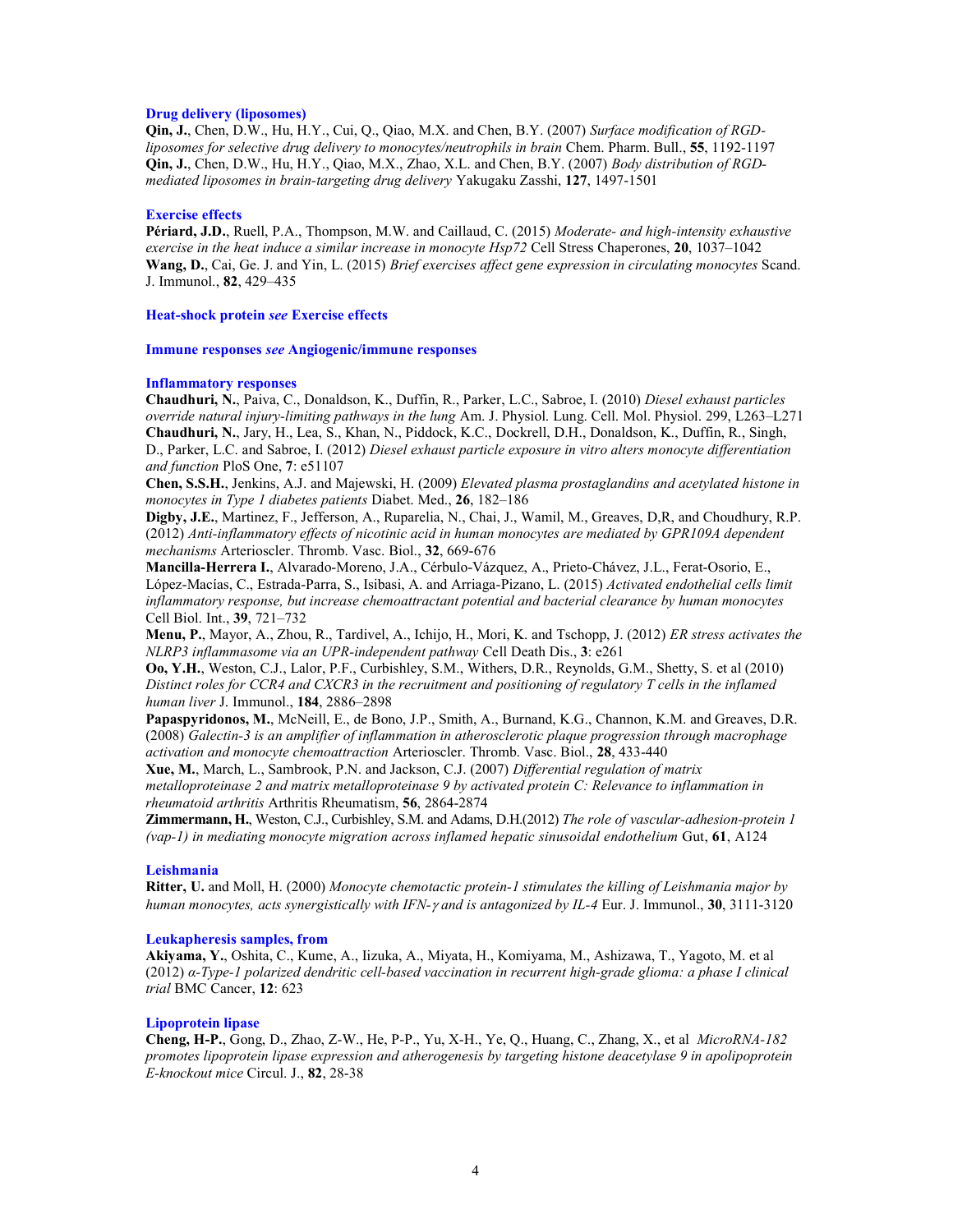#### Liver/liver tumous

Aspinall, A.I., Curbishley, S.M., Lalor, P.F., Weston, C.J., Blahova, M., Liaskou, E., Adams, R.M., Holt, A.P. and Adams, D.H. (2010) CX3CR1 and vascular adhesion protein-1-dependent recruitment of CD161 monocytes across human liver sinusoidal endothelium Hepatology, 51, 2030-2039

Wu, Q., Zhou, W., Yin, S., Zhou, Y., Chen, T., Qian, J., Su, R., Hong, L. et al (2019) Blocking triggering receptor expressed on myeloid cells-1-positive tumor-associated macrophages induced by hypoxia reverses  $immunosuppression$  and anti-programmed cell death ligand 1 resistance in liver cancer Hepatology, 70, 198-214

### LPS induced responses

Creery, D., Angel, J.B., Aucoin, S., Weiss, W., Cameron, W.D., Diaz-Mitoma, F. and Kumar, A. (2002) Nef protein of human immunodeficiency virus and lipopolysaccharide induce expression of CD14 on human monocytes through differential utilization of interleukin-10 Clin. Diagnost. Lab. Immunol., 9, 1212-1221 Widing, L., Bechensteen, A.G., Mirlashari, M.R., Vetlesen, A. and Kjeldsen-Kragh, J. (2007) Evaluation of nonleukoreduced red blood cell transfusion units collected at delivery from the placenta Transfusion 47, 1481- 1487

### Macrophage differentiation/function

Alvarez, Y., Municio, C., Alonso, S., Sánchez Crespo, M. and Fernández, N. (2009) The induction of IL-10 by zymosan in dendritic cells depends on CREB activation by the coactivators CREB-binding protein and TORC2 and autocrine PGE2 J. Immunol., 183, 1471–1479

Bordet, E., Maisonnasse, P., Renson, P., Bouguyon, E., Crisci, E., Tiret, M., Descamps, D., Bernelin-Cottet, C. et al (2018) Porcine alveolar macrophage-like cells are pro-inflammatory pulmonary intravascular macrophages that produce large titers of porcine reproductive and respiratory syndrome virus Sci. Rep., 8: 10172

Carlson, P.E., Carroll, J.A., O'Dee, D.M. and Nau, G.J. (2007) Modulation of virulence factors in Francisella tularensis determines human macrophage responses Microb. Pathogen. 42, 204-214

Chaudhuri, N., Jary, H., Lea, S., Khan, N., Piddock, K.C., Dockrell, D.H., Donaldson, K., Duffin, R. et al (2012) Diesel exhaust particle exposure in vitro alters monocyte differentiation and function PloS One, 7: e51107

Cousins, S.W., Espinosa-Heidelmann, D.G. and Csaky, K.G. (2004) Monocyte activation in patients with agerelated macular degeneration Arch. Ophthalmol., 122, 1013-1018

Goto-Koshino, Y., Ohno, K., Nakajima, M., Mochizuki, H., Kanemoto, H. and Tsujimoto, H. (2011) A rapid and simple method to obtain canine peripheral blood-derived macrophages J. Vet. Med. Sci., 73, 773–778 Inoue, M., Niki, M., Ozeki, Y., Nagi, S., Chadeka, E.A., Yamaguchi, T., Osada-Oka, M., Ono, K., Oda, T. et al (2018) High-density lipoprotein suppresses tumor necrosis factor alpha production by mycobacteria infected human macrophages Sci. Rep., 8: 6736

Jung, J-Y., Madan-Lala, R., Georgieva, M., Rengarajan, J., Sohaskey, C.D., Bange, F-C. and Robinson, C.M. (2013) The intracellular environment of human macrophages that produce nitric oxide promotes growth of mycobacteria Infect. Immun., 81, 3198–3209

Jung, J-Y. and Robinson, C.M. (2014) IL-12 and IL-27 regulate the phagolysosomal pathway in mycobacteriainfected human macrophages Cell Commun. Signal., 12: 16

Kraft, J.D., Horzempa, J., Davis, C., Jung, J-Y., Pena, M.M.O. and Robinson, C.M. (2013) Neonatal macrophages express elevated levels of interleukin-27 that oppose immune responses Immunology, 139, 484-493

Lejal, N., Truchet, S., Bechor, E., Bouguyon, E., Khedkar, V., Bertho, N., Vidic, J., Adenot, P., Soliere, S., Pick, E. and Slama-Schwok, A. (2018) Turning off NADPH oxidase-2 by impeding p67phox activation in infected mouse macrophages reduced viral entry and inflammation  $BBA - Gen$ . Subjects, 1862, 1263–1275

Liang, C-P., Han, S., Okamoto, H., Carnemolia, R., Tabas, I., Accili, D. and Tali, A.R. (2004) Increased CD36 protein as a response to defective insulin signaling in macrophages J. Clin. Invest., 113, 764-773 Li, C-Y., Chou, T-C., Lee, C-H., Tsai, C-S., Loh, S-H. and Wong, C-S. (2003) Adrenaline inhibits

lipopolysaccharide-induced macrophage inflammatory protein-1 $\alpha$  in human monocytes: the role of  $\beta$ -receptors Anesth. Analg., 96, 518-523

Quesniaux, V., Erard, F. and Ryffel, B. (2010) Adjuvant activity on murine and human macrophages In Vaccine Adjuvants (ed. Davies, G.) Methods Mol. Biol., 626, 117-130, Humana Press, Totowa, NJ, USA Robinson, C.M., O'Dee, D., Hamilton, T. and Nau, G.J. (2010) Cytokines involved in interferon-y production by human macrophages J. Innate Immun., 2, 56–65

Robinson, C.M., Jung, J-Y. and Nau, G.J. (2012) Interferon-y, tumor necrosis factor, and interleukin-18 cooperate to control growth of Mycobacterium tuberculosis in human macrophages Cytokine, 60, 233–241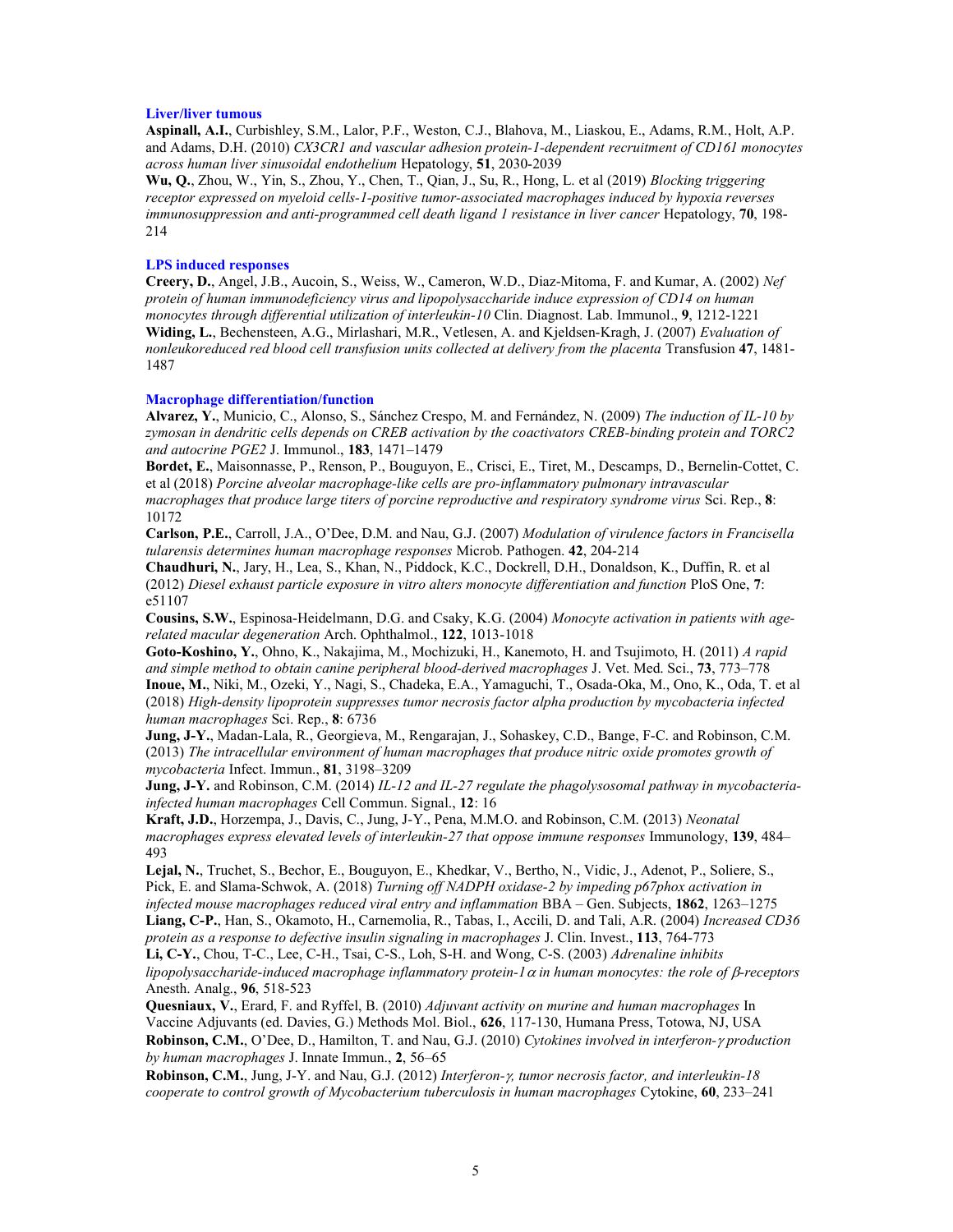Tyner, J.W., Uchida, O., Kajiwara, N., Kim, E.Y., Patel, A.C., O'Sullivan, M.P., Walter, M.J. et al (2005) CCL5-CCR5 interaction provides antiapoptotic signals for macrophage survival viral infection Nat. Med., 11, 1180-1187

Vosper, H., Patel, L., Graham, T.L., Khoudoli, G.A., Hill, A., Macphee, C.H., Pinto, I., Smith, S.A. et al (2001) The peroxisome proliferator-activated receptor delta promotes lipid accumulation in human macrophages J. Biol. Chem. 276, 44258-4426

### **Metalloproteinases**

Bao, W., Min, D., Twigg, S.M., Shackel, N.A., Warner, F.J., Yue D.K., McLennan, S.V. (2010) Monocyte CD147 is induced by advanced glycation end products and high glucose concentration: possible role in diabetic complications Am. J. Physiol. Cell Physiol., 299, C1212–C121

Ludwig, A., Berkhout, T., Moores, K., Groot, P. and Chapman G. (2002) Fractalkine is expressed by smooth muscle cells in response to IFN- $\gamma$  and TFN- $\alpha$  and is modulated by metalloproteinase activity J. Immunol., 168, 604-612

## Methodology

Graziani-Bowering, G.M., Graham, J. and Filion, L.G. (1997) A quick, easy and inexpensive method for the isolation of human peripheral blood monocytes J. Immunol. Methods, 207, 157-168

Nutt, J.C., Willis, C.C., Morris, J.M. and Gallery, E.D.M. (2004) Isolating pure populations of monocytes from the blood of pregnant women: comparison of flotation in iodixanol with elutriation J. Immunol. Methods, 293, 215-218

## MicroRNA-182

Cheng, H-P., Gong, D., Zhao, Z-W., He, P-P., Yu, X-H., Ye, Q., Huang, C., Zhang, X., et al MicroRNA-182 promotes lipoprotein lipase expression and atherogenesis by targeting histone deacetylase 9 in apolipoprotein E-knockout mice Circul. J., 82, 28-38

### Transcription factors

Scott, C., Bonner, J., Min, D., Boughton, P., Stokes, R., Cha, K.M., Walters, S.N., Maslowski, K. et al (2014) Reduction of ARNT in myeloid cells causes immune suppression and delayed wound healing Am. J. Physiol. Cell. Physiol., 307, C349–C357

### Oncohaemotology patients

Herrero-Sánchez, M.C., Angomás, E.B., de Ramón, C., Tellería, J.J., Corchete, L.A., Alonso, S., del Carmen Ramos, M., Peñarrubia, M.J. et al (2018) *Polymorphisms in receptors involved in opsonic and nonopsonic* phagocytosis, and correlation with risk of infection in oncohematology patients Infect. Immun., 86: 00709-18

### **Oxidation**

Gauss, K.A., Bunger, P.L., Larson, T.C., Young, C.J., Nelson-Overton, L.K., Siemsen, D.W. and Quinn, M.T. (2005) Identification of a novel tumor necrosis factor  $\alpha$ -responsive region in the NCF2 promoter J. Leukoc. Biol., 77, 267-278

Gauss, K.A., Bunger, P.L., Crawford, M.A., McDermott, B.E., Swearingen, R., Nelson-Overton, L.K., Siemsen, D.W., Kobayashi, S.D., DeLeo, F.R. and Quinn, M.T. (2006) Variants of the 5'-untranslated region of human NCF2: expression and translational efficiency Gene, 366, 169-179 VEGF transfection

Magazine, H.I., Chang, J., Goumon, Y. and Stefano, G.B. (2000) Rebound from nitric oxide inhibition triggers enhanced monocyte activation and chemotaxis J. Immunol., 165, 102-107

Modarai, B., Humphries, J., Gossage, J.A., Waltham, M., Burnand, K.G., Kanaganayagam, G.S., Afuwape, A., Paleolog, E., Smith, A., Wadoodi, A. (2008) Adenovirus-mediated VEGF gene therapy enhances venous thrombus recanalization and resolution Arterioscler. Thromb. Vasc. Biol., 28, 1752-1759

### **Phagocytosis**

Herrero-Sánchez, M.C., Angomás, E.B., de Ramón, C., Tellería, J.J., Corchete, L.A., Alonso, S., del Carmen Ramos, M., Peñarrubia, M.J. et al (2018) *Polymorphisms in receptors involved in opsonic and nonopsonic* phagocytosis, and correlation with risk of infection in oncohematology patients Infect. Immun., 86: 00709-18

### Pluripotent stem cells

Isogai, S., Yamamoto, N., Hiramatsu, N., Goto, Y., Hayashi, M., Kondo, M. and Imaizumi, K. (2018) Preparation of induced pluripotent stem cells using human peripheral blood monocytes Cell. Reprogram. 20, 247-355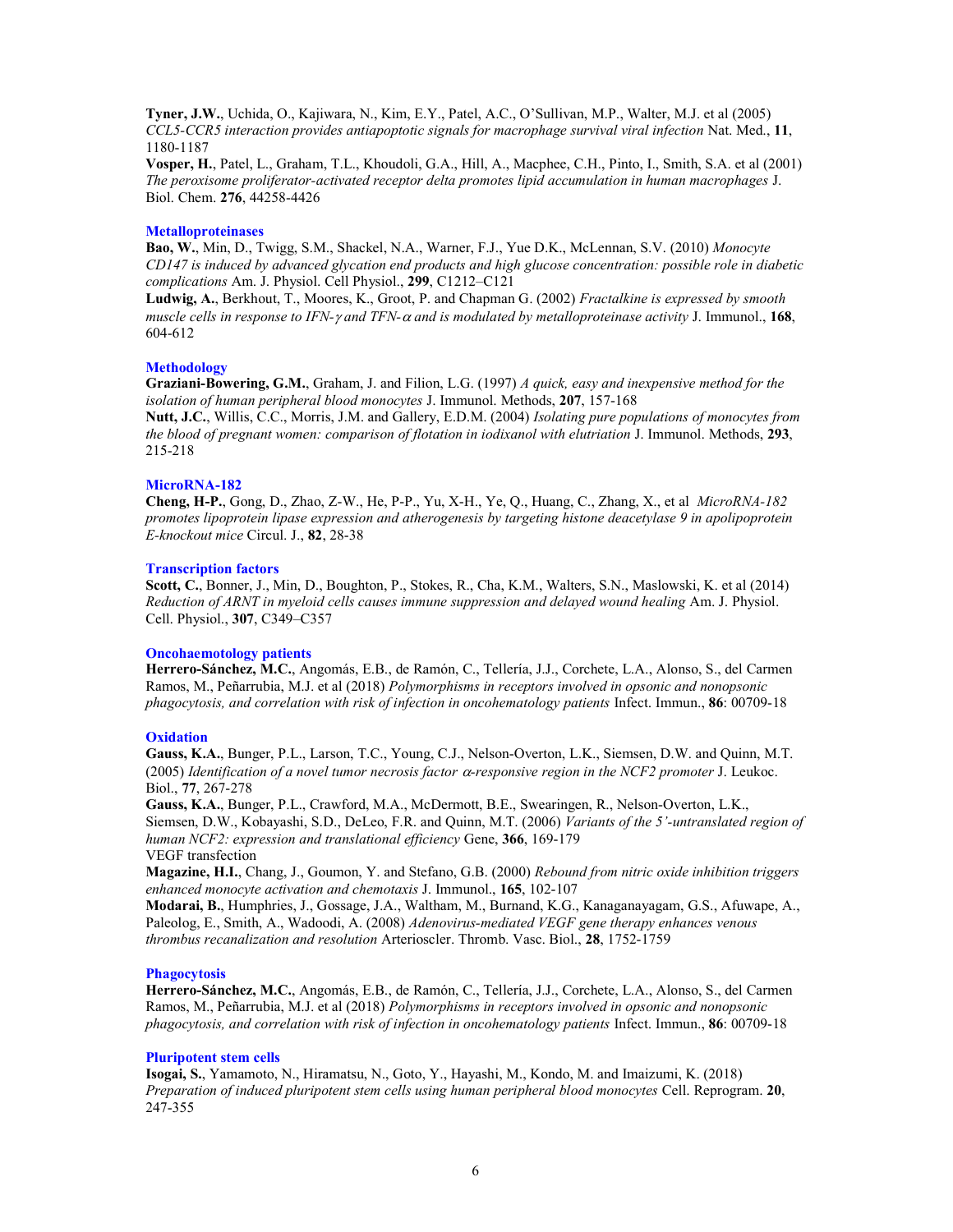#### Somatic stem cells

Eve, D.J., Sanberg, P.R., Buzanska, L., Sarnowska, A. and Domanska-Janik, K. (2018) Human somatic stem cell neural differentiation potential In Human Neural Stem Cells, Results and Problems in Cell

#### Thiosemicarbazones

Moreno-Rodríguez, A., Salazar-Schettino, P.M., Bautista, J.L., Hernández-Luis, F., Torrens, H., Guevara-Gómez, Y., Pina-Canseco, S. et al (2014) In vitro antiparasitic activity of new thiosemicarbazones in strains of Trypanosoma cruzi Eur. J. Medic. Chem., 87, 23-29

#### Virus interactions

Chehadeh, W., Bouzidi, A., Alm, G., Wattré, P.and Hober, D. (2001) Human antibodies isolated from plasma by affinity chromatography increase the coxsackievirus B4-induced synthesis of interferon- $\alpha$  by human peripheral blood mononuclear cells in vitro J. Gen. Virol., 82, 1899-1907

Creery, D., Angel, J.B., Aucoin, S., Weiss, W., Cameron, W.D., Diaz-Mitoma, F. and Kumar, A. (2002) Nef protein of human immunodeficiency virus and lipopolysaccharide induce expression of CD14 on human monocytes through differential utilization of interleukin-10 Clin. Diagnost. Lab. Immunol., 9, 1212-1221 Dumont, L.J., Luka, J., van den Broeke, T., Whitley, P., Ambruso, D.R. and Elfath, M.D. (2001) The effect of leukocyte-reduction method on the amount of human cytomegalovirus in blood products: a comparison of apheresis and filtration methods Blood, 97, 3640-3647

Mackewicz, C.E., Yuan, J., Tran, P., Diaz, L., Mack, E., Selsted, M.E. and Levy, J.A. (2003)  $\alpha$ -Defensins can have anti-HIV activity but are not CD8 cell anti-HIV factors AIDS, 17, F23-F32

### Wound healing

Scott, C., Bonner, J., Min, D., Boughton, P., Stokes, R., Cha, K.M., Walters, S.N., Maslowski, K., Sierro, F., Grey, S.T., Twigg, S., McLennan, S. and Gunton, J.E. (2014) Reduction of ARNT in myeloid cells causes immune suppression and delayed wound healing Am. J. Physiol. Cell. Physiol., 307, C349–C357

## 1a-2 Macaque

Tongaonkar, P., Tran, P., Roberts, K., Schaal, J., Osapay, G., Tran, D., Ouellette, A.J. and Selsted, M.E. (2011) Rhesus macaque  $\theta$ -defensin isoforms: expression, antimicrobial activities and demonstration of a prominent role in neutrophil granule microbicidal activities J. Leukoc. Biol., 89, 283–290

### 1a-3 Murine

Abd Alla, J., Langer, A., Elzahwy, S.S., Arman-Kalcek, G., Streichert, T. and Quitterer, U. (2010) Angiotensinconverting enzyme inhibition down-regulates the pro-atherogenic chemokine receptor 9 (CCR9)-chemokine ligand 25 (CCL25) axis J. Biol. Chem., 285, 23496-23505

Wu, Q., Zhou, W., Yin, S., Zhou, Y., Chen, T., Qian, J., Su, R., Hong, L. et al (2019) Blocking triggering receptor expressed on myeloid cells-1-positive tumor-associated macrophages induced by hypoxia reverses immunosuppression and anti-programmed cell death ligand 1 resistance in liver cancer Hepatology, 70, 198-214

### 1a-4 Ovine

Berger, S.T. and Griffin, F.T. (2006) A comparison of ovine monocyte-derived macrophage function following infection with Mycobacterium avium ssp. avium and Mycobacterium avium ssp. paratuberculosis Immunol. Cell Biol., 84, 349-356

### 1b From whole blood (discontinuous flotation gradient)

Anwar, K., Voloshyna, I., Littlefield, M.J., Carsons, S.E., Wirkowski, P.A., Jaber, N.L., Sohn, A., Eapen, S. and Reiss, A.B. (2011) COX-2 Inhibition and inhibition of cytosolic phospholipase A2 increase CD36 expression and foam cell formation in THP-1 cells Lipids 46, 131-142

Burdo, T.H., Wood, M.R. and Fox, H.S. (2007) Osteopontin prevents monocyte recirculation and apoptosis J. Leukoc. Biol. 81, 1504-1511

Goodman, R.S., Kirton, C.M., Oostingh, G.J., Schon, M., Clark, M.R., Bradley, J.A. and Taylor, C.J. (2008) PECAM-1 polymorphism affects monocyte adhesion to endothelial cells Transplantation, 85, 71-477 Ivanov, I.I., Apta, B.H.R., Bonna, A.M. and Harper, M.T. (2019) Platelet P-selectin triggers rapid surface exposure of tissue factor in monocytes Sci. Rep., 9: 13397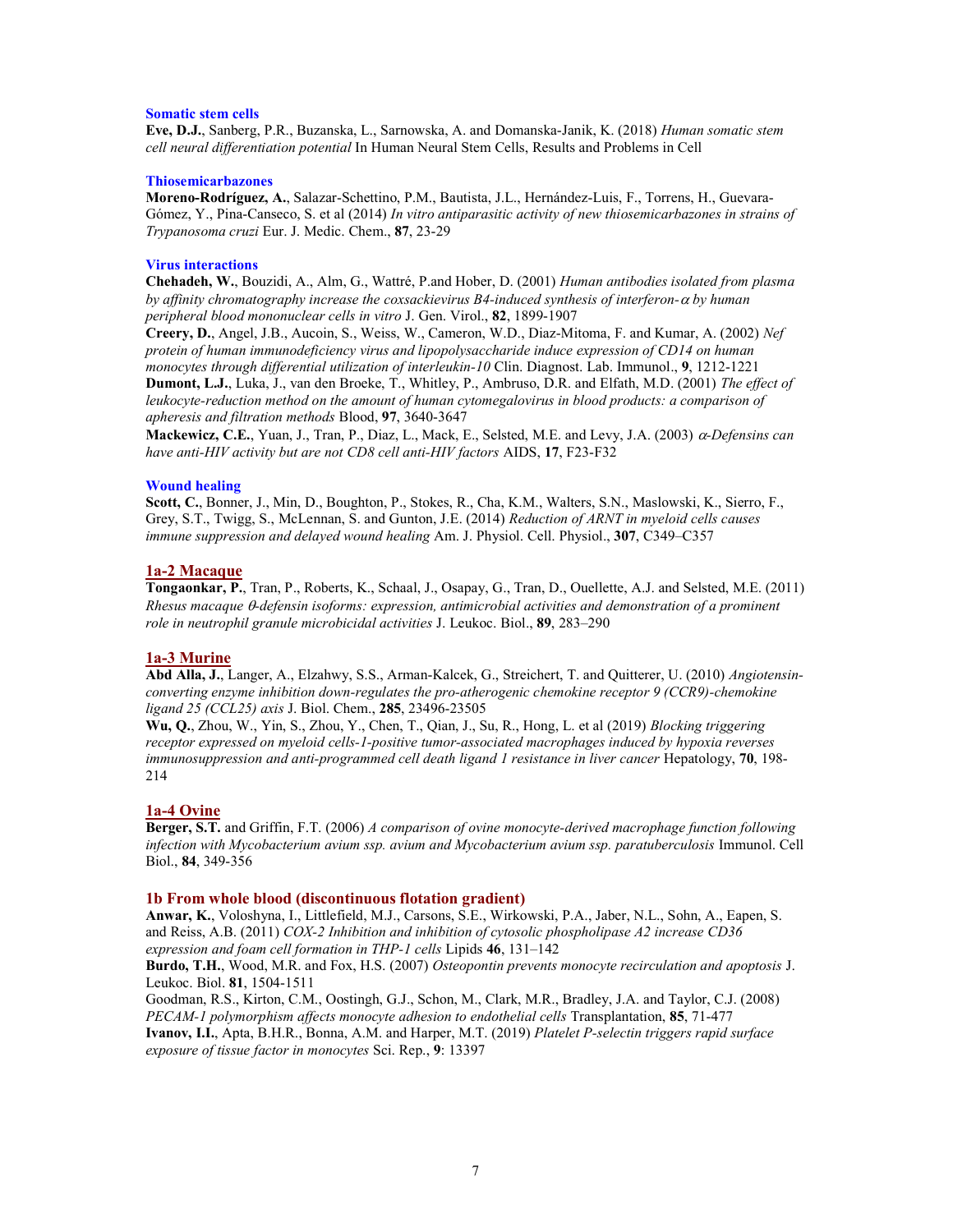## 2 Mononuclear cells (barrier sedimentation gradient) 2a-1 Blood (canine)

Goto-Koshino, Y., Tomiyasu, H., Suzuki, H., Tamamoto, T., Mizutani, N., Fujino, Y., Ohno, K. and Tsujimoto, H. (2014) Differential expression of CD45 isoforms in canine leukocytes Vet. Immunol. Immunopathol., 160, 118–122

## 2a-2 Blood (chicken)

Gan, L., Tian, Y., Zhao, Y., Shan, X-q., Zhou, W., Xia, B-B., Chen, J., Wang. M-L. and Zhao, J. (2019) Enhancing immunogenicity and protective efficacy of inactivated avian influenza H9N2vaccine with recombinant chicken IFN-α in chicken Vet. Microbiol., 234, 77–82

Xu, S., Xue, C., Li, J., Bi, Y. and Cao, Y. (2011) Marek's disease virus type 1 microRNA miR-M3 suppresses cisplatin-induced apoptosis by targeting SMAD2 of the transforming growth factor beta signal pathway J. Virol., 85, 276-285

## 2a-3 Blood (equine)

Ellison, S.P., Greiner, E., Brown, K.W. and Kennedy, T. (2004) Experimental infection of horses with culturederived Sarcocystis neurona merozoites as a model for equine protozoal myeloencephalitis Int. J. Appl. Res. Vet. Med., 2, 79-89

Pronost, S., Legrand, L., Pitel, P-H., Wegge, B., Lissens, J., Freymuth, F., Richard, E. and Fortier, G. (2012) Outbreak of equine herpesvirus myeloencephalopathy in France: a clinical and molecular investigation Transbound. Emerg. Dis., 59, 256–263

## 2a-4 Blood (fish)

Li, J., Das, S., Herrin, B.R., Hirano, M. and Cooper, M.D. (2013) Definition of a third VLR gene in hagfish Proc. Natl. Acad. Sci., 110, 15013–15018

Godahewa G.I., Perera, N.C.N., Umasuthan, N., Wan, Q., Whang, I. and Lee, J. (2016) Molecular characterization and expression analysis of B cell activating factor from rock bream (Oplegnathus fasciatus) Dev. Comp. Immunol., 55, 1-11

Oh, M., Bathige, S.D.N.K., Kim, Y., Lee, S., Yang, H., Kim, M-J. and Lee, J. (2017) A CXCL ortholog from Hippocampus abdominalis: Molecular features and functional delineation as a pro-inflammatory chemokine Fish Shellfish Immunol., 67, 218-227

Thulasitha, W.S., Umasuthan, N., Whang, I., Lim, B-S., Jung, H-B., Noh, J.K. and Lee, J. (2015) A CXC chemokine gene, CXCL12, from rock bream, Oplegnathus fasciatus: Molecular characterization and transcriptional profile Fish Shellfish Immunol., 45, 560-566

Umasuthan, N., Wan, Q., Revathy, K.S., Whang, I., Noh, J.K., Kim, S., Park, M-A. and Lee, J. (2014) Molecular aspects, genomic arrangement and immune responsive mRNA expression profiles of two CXC chemokine receptor homologs (CXCR1 and CXCR2) from rock bream, Oplegnathus fasciatus Fish, Shellfish Immunol., 40, 304-318

## 2a-5 Blood (human)

## Adrenoleukodystrophy

Hung, K-L., Wang, J-S., Keng, W.T., Chen, H-J., Liang, J-S., Ngu, L.H. and Lu, J-F.(2013) Mutational analyses on X-linked adrenoleukodystrophy reveal a novel cryptic splicing and three missense mutations in the ABCD1 gene Pediatr. Neurol., 49, 185-190

## Bacterial infections

Télleza, G.A., Zapata, J.A, Johan, Toro, L.J., Henao, D.C., Bedoya, J.P., Rivera, J.D., Trujillo, J.V. et al (2018) Identification, characterization, immunolocalization, and biological activity of Lucilin peptide Acta Tropica 185, 318–326

## Cancer/virus studies

Ishikawa, A., Motohashi, S., Ishikawa, E., Fuchida, H., Higashino, K., Otsuji, M., Iizasa, T., Nakayama, T., Taniguchi, M. and Fujisawa, T. (2005) A phase I study of  $\alpha$ -galactosylceramide (KRN7000) – pulsed dendritic cells in patients with advanced and recurrent non – small cell lung cancer Clin. Cancer Res., 11, 1910-1917 Kurosaki, M., Horiguchi, S., Yamasaki, K., Uchida, Y., Motohashi, S., Nakayama, T., Sugimoto, A. and Okamoto, Y. (2011) Migration and immunological reaction after the administration of  $\alpha$ GalCer-pulsed antigen-presenting cells into the submucosa of patients with head and neck cancer Cancer Immunol. Immunother., 60, 207–215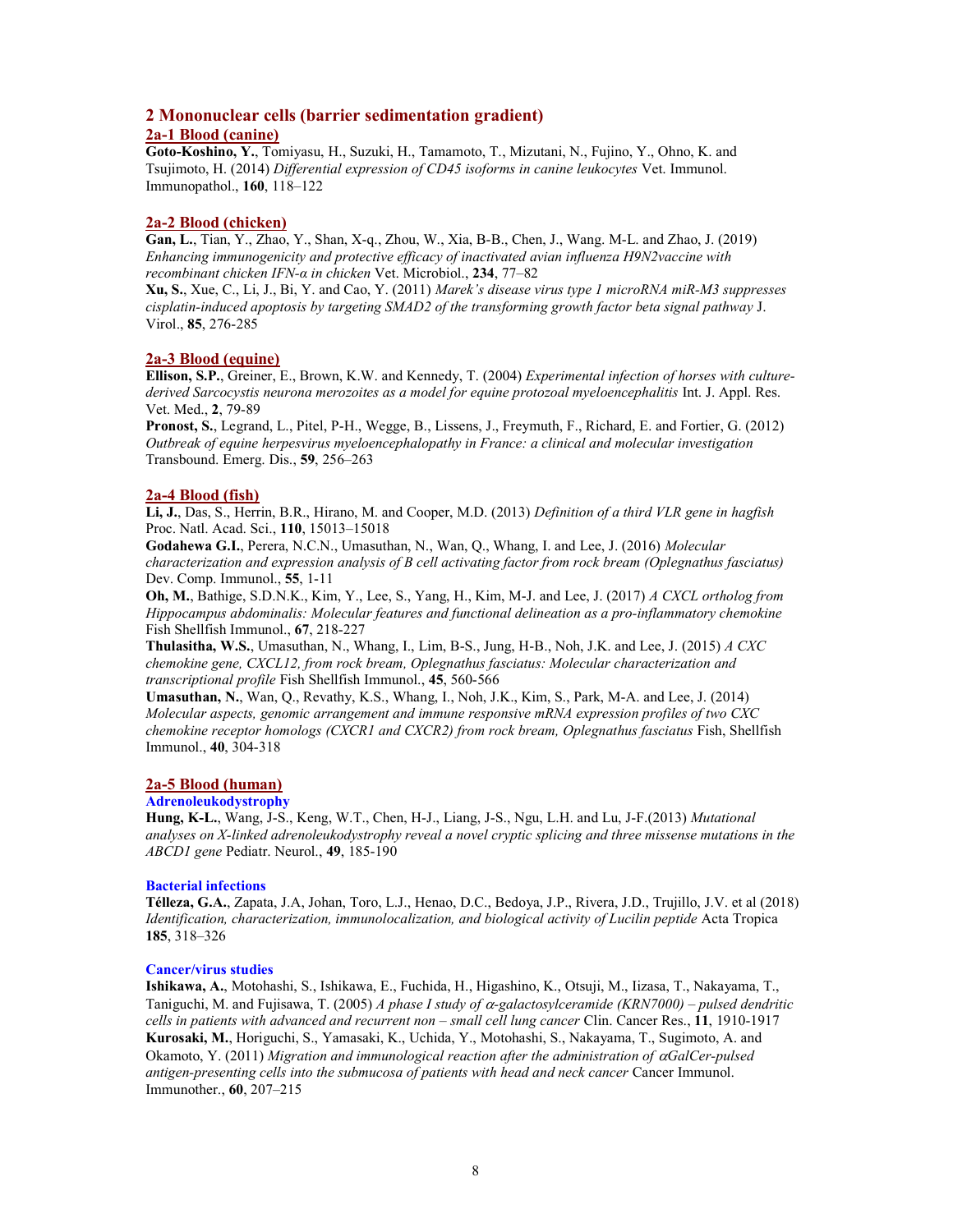Motohashi, S., Ishikawa, A., Ishikawa, E., Otsuji, M., Iizasa, T., Hanaoka, H., Shimizu, N., Horiguchi, S. et al (2006) A phase 1 study of in vitro expanded natural T killer cells in patients with advanced and recurrent nonsmall cell lung cancer Clin. Cancer Res., 12, 6079-6085

Motohashi, S., Nagato, K., Kunii, N., Yamamoto, H., Yamasaki, K., Okita, K., Hanaoka, H., Shimizu, N. et al (2009) A phase I-II study of  $\alpha$ -galactosylceramide-pulsed IL-2/GM-CSF-cultured peripheral blood mononuclear cells in patients with advanced and recurrent non-small cell lung cancer J. Immunol., 182, 2492– 2501

Petersen, L., Petersen, C.C., Møller-Larsen, A. and Hokland, M.E. (2010) Short-term exposure to human cytomegalovirus–infected fibroblasts induces a proportional increase of active CD94/NKG2A<sup>+</sup> natural killer cells Hum. Immunol., 71, 29–35

Petersen, C.C., Nederby, L., Roug, A.S., Skovbo, A., Peterslund, N.A., Hokland, P., Nielsen, B. and Hokland, M. (2011) Increased expression of CD69 on T cells as an early immune marker for human cytomegalovirus reactivation in chronic lymphocytic leukemia patients Viral Immunol., 24, 165–169

Stokes, C.A., Ismail, S., Dick, E.P., Bennett, J.A., Johnston, S.L., Edwards, M.R., Sabroe, I. and Parker, L.C. (2011) Role of interleukin-1 and MyD88-dependent signaling in rhinovirus infection J. Virol., 85, 7912-7921 Sun, C., Feng, L., Zhang, Y., Xiao, L., Pan, W., Li, C., Zhang, L. and Chen, L. (2012) Circumventing antivector immunity by using adenovirus-infected blood cells for repeated application of adenovirus-vectored vaccines: proof of ccncept in rhesus macaques J. Virol., 86, 11031-11042

Uchida, T., Horioguchi, S., Tanaka, Y., Yamamoto, H., Kunii, N., Motohashi, S., Taniguchi, M., Nakayama, T. and Okamoto, Y. (2008) Phase I study of α-galactosylceramide-pulsed antigen presenting cells administration to the nasal submucosa in unresectable or recurrent head and neck cancer Cancer Immunol. Immunother., 57, 337-345

Yang, Z., Tang, T., Wei, X., Yang, S. and Tian, Z. (2015) Type 1 innate lymphoid cells contribute to the pathogenesis of chronic hepatitis B Innate Immun., 21, 665–673

### Basophil isolation

Youssef, L.A., Pharm, B., Wilson, B.S. and Oliver, J.M. (2002) Proteasome-dependent regulation of Syk tyrosine kinase levels in human basophils J. Allergy Clin. Immunol., 110, 366-373

#### DNA repair pathways

Healing, E., Charlier, C.F., Meira, L.B. and Elliott, R.M. (2019) A panel of colorimetric assays to measure enzymatic activity in the base excision DNA repair pathway Nucleic Acids Res.,  $47: e61$ 

#### Cell proliferation

Mukherjee, S., Giamberardino, C., Thomas, J., Evans, K., Goto, H., Ledford, J.G., Hsia, B., Pastva, A.M. and Wright, J.R. (2012) Surfactant protein A integrates activation signal strength to differentially modulate T cell proliferation J. Immunol., 188, 957–967

Parmar, S., Thompson, A.A.R., Higgins, K.R., Sabroe, I., Parker, L.C., Lawrie, A., Arnold, J., Walker, S. et al (2012) Elucidating the mechanism by which monocytes can inhibit hypoxic Pa-Smc proliferation Am. J. Respir. Crit. Care Med., 185, A5660

Schmitt, D.M., O'Dee, D.M., Horzempa, J., Carlson Jr., P.E., Russo, B.C., Bales, J.M., Brown, M.J. and Nau, G.J. (2012) A Francisella tularensis live vaccine strain that improves stimulation of antigen-presenting cells does not enhance vaccine efficacy PLoS One, 7: e31172

Stechmiller, J.K., Langkamo-Henken, B., Childress, B., Herrlinger-Garcia, K.A., Hugens, J., Tian, L., Percival, S.S. and Steele, R. (2005) Arginine supplementation does not enhance serum nitric oxide levels in elderly nursing home residents with pressure ulcers Biol. Res. Nurs., 6, 289-299

#### **Corticosteroids**

Bodor, N., Zubovics, Z., Kurucz, I., Solyom, S. and Bodor, E. (2017) Potent analogues of etiprednol dicloacetate, a second generation of soft corticosteroids J. Pharmacy Pharmacol., 69, 1745–1753

### Endocannabinoid system

Chiang, K.P., Gerber, A.L., Sipe, J.C. and Cravatt, B.F. (2004) Reduced cellular expression and activity of the P129T mutant of human fatty acid amide hydrolase: evidence for a link between defects in the endocannabinoid system and problem drug use Hum. Mol. Genet., 13, 2113-2119

#### Exercise/fasting effects

Elliott, R.M., de Roos, B., Duthie, S.J., Bouwman, F.G., Rubio-Aliaga, I., Crosley, L.K., Mayer, C., Polley, A.C. et al (2014) Transcriptome analysis of peripheral blood mononuclear cells in human subjects following a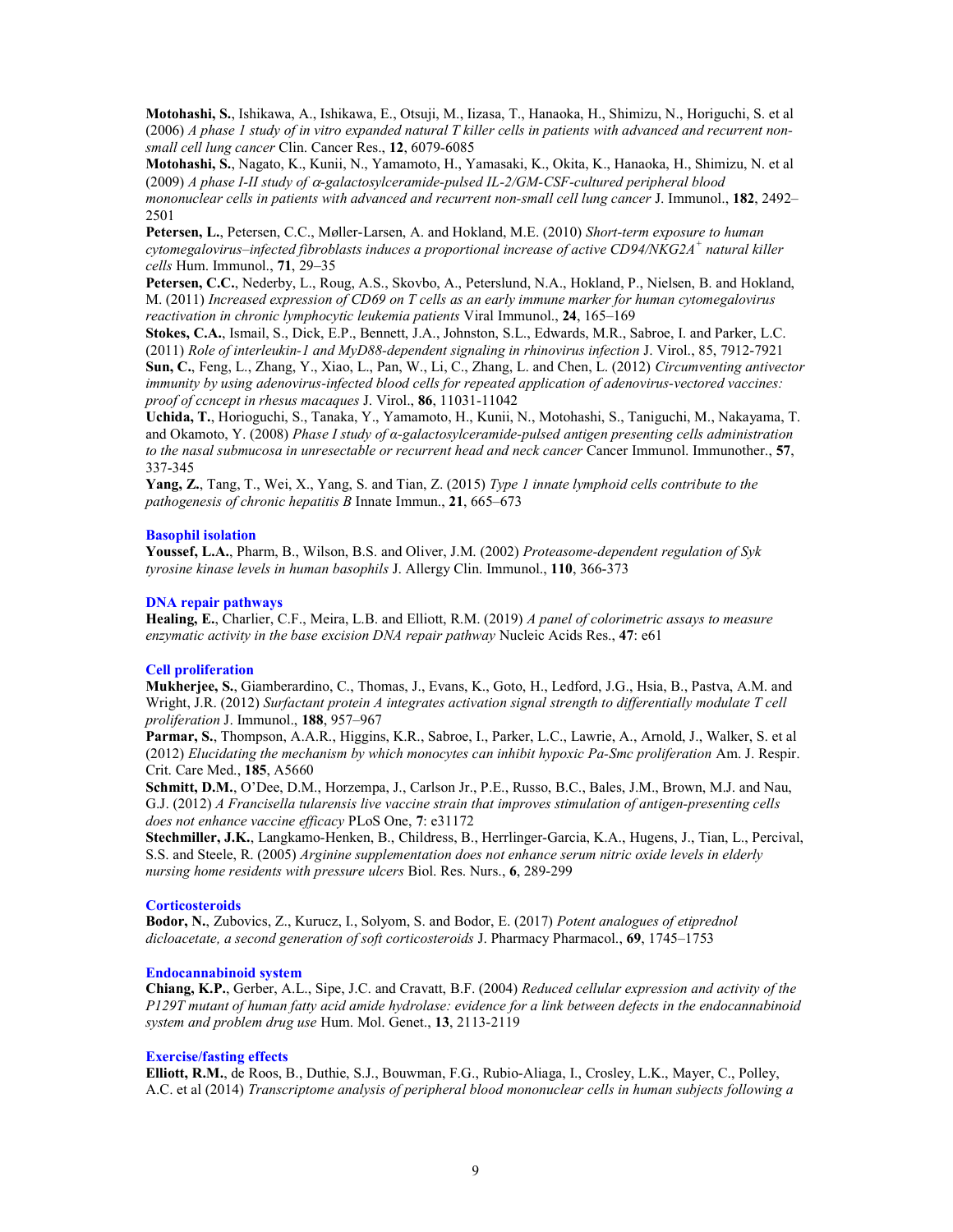36 h fast provides evidence of effects on genes regulating inflammation, apoptosis and energy metabolism Genes Nutr., 9: 432

Radom-Aizik, S., Zaldivar, Jr. F., Leu, S-Y., Adams, G.R., Oliver, S. and Cooper, D.M. (2012) Effects of exercise on microRNA expression in young males peripheral blood mononuclear cells Clin.Trans. Sci., 5, 32–38 Radom-Aizik, S., Zaldivar, F., Leu, S-Y. and Cooper, D.M. (2009) Brief bout of exercise alters gene expression in peripheral blood mononuclear cells of early- and late-pubertal males Pediatr. Res., 65, 447–452 Radom-Aizik, S., Zaldivar, F., Leu, S. and Cooper, D.M. (2009) A brief bout of exercise alters gene expression and distinct gene pathways in peripheral blood mononuclear cells of early- and late-pubertal females J. Appl.

Physiol., 107, 168–175

### Immunogenicity

Liu, P., Chen, S., Li, X., Qin, L., Huang, K., Wang, L., Huang, W., Li, S., Jia, B., Zhong, M., Pan, G., Cai, J. and Pei, D. (2013) Low immunogenicity of neural progenitor cells differentiated from induced pluri-potent stem cells derived from less immunogenic somatic cells PLoS One, 8: e69617

#### Inflammatory processes

Das, N., Dewan, V., Grace, P.M., Gunn, R.J., Tamura, R., Tzarum, N., Watkins, L.R., Wilson, I.A. and Yin, H. (2016) HMGB1 activates proinflammatory signaling via TLR5 leading to allodynia Cell Rep., 17, 1128–1140 Grundtner, R., Dornmair,K., Dahm, R., Flügel,A., Kawakami,N., Zeitelhofer, M., Schoderboeck, L., Nosov, M. et al (2007) Transition from enhanced T cell infiltration to inflammation in the myelin-degenerative central nervous system Neuobiol. Dis., 28, 261-275

Radom-Aizik, S., Zaldivar, Jr. F., Leu, S-Y., Adams, G.R., Oliver, S. and Cooper, D.M. (2012) Effects of exercise on micro-RNA expression in young males peripheral blood mononuclear cells Clin.Trans. Sci., 5, 32– 38

Saurer, L., Rihs, S., Birrer, M., Saxer-Seculic, N., Radsak, M. and Mueller, C. (2012) Elevated levels of serumsoluble triggering receptor expressed on myeloid cells-1 in patients with IBD do not correlate with intestinal TREM-1 mRNA expression and endoscopic disease activity J. Crohn's Colitis, 6, 913–923

#### Macrophage/monocyte differentiation

Chaudhuri, N., Jary, H., Lea, S., Khan, N., Piddock, K.C., Dockrell, D.H., Donaldson, K., Duffin, R., Singh, D., Parker, L.C. and Sabroe, I. (2012) Diesel exhaust particle exposure in vitro alters monocyte differentiation and function PloS One, 7: e51107

Inoue, M., Niki, M., Ozeki, Y., Nagi, S., Chadeka, E.A., Yamaguchi, T., Osada-Oka, M., Ono, K., Oda, T. et al (2018) High-density lipoprotein suppresses tumor necrosis factor alpha production by mycobacteria infected human macrophages Sci. Rep., 8: 6736

Voloshyna, I., Hai, O., Littlefield, M.J., Carsons, S. and Reiss, A.B. (2013) Resveratrol mediates antiatherogenic effects on cholesterol flux in human macrophages and endothelium via  $PPAR \gamma$  and adenosine Eur. J. Pharmacol., 698, 299–309

### Sample processing

De Roos, B., Duthie, S.J., Polley, A.C.J., Mulholland, F., Bouwman, F.G., Heim, C., Rucklidge, G.J., Johnson, I.T. et al (2008) Proteomic methodological recommendations for studies involving human plasma, platelets and peripheral blood mononuclear cells J. Proteome Res., 7, 2280-2290

Holland, N.T., Smith, M.T., Eskenazi, B. and Bastaki, M. (2003) Biological sample collection and processing for molecular epidemiological studies Mutat. Res., 543, 217-234

Holland, N.T., Pfleger, L., Berger, E., Ho, A. and Bastaki, M. (2005) Molecular epidemiology biomarkers – sample collection and processing considerations Tox. Appl. Pharmacol., 206, 261-268

#### -Synuclein

Barbour, R., Kling, K., Anderson, J.P., Banducci, K., Cole, T., Diep, L., Fox, M., Goldstein, J.M., Soriano, F., Seubert, P. and Chilcote, T.J. (2008) Red blood cells are the major source of alpha-synuclein in blood Neurodegener. Dis., 5, 55-59

### T-cell apoptosis

Oh, J., Kim, S-H., Ahn, S. and Lee, C-E. (2012) Suppressors of cytokine signaling promote Fas-induced apoptosis through downregulation of NF- $\kappa B$  and mitochondrial Bfl-1 in leukemic T cells J. Immunol., 189, 5561–5571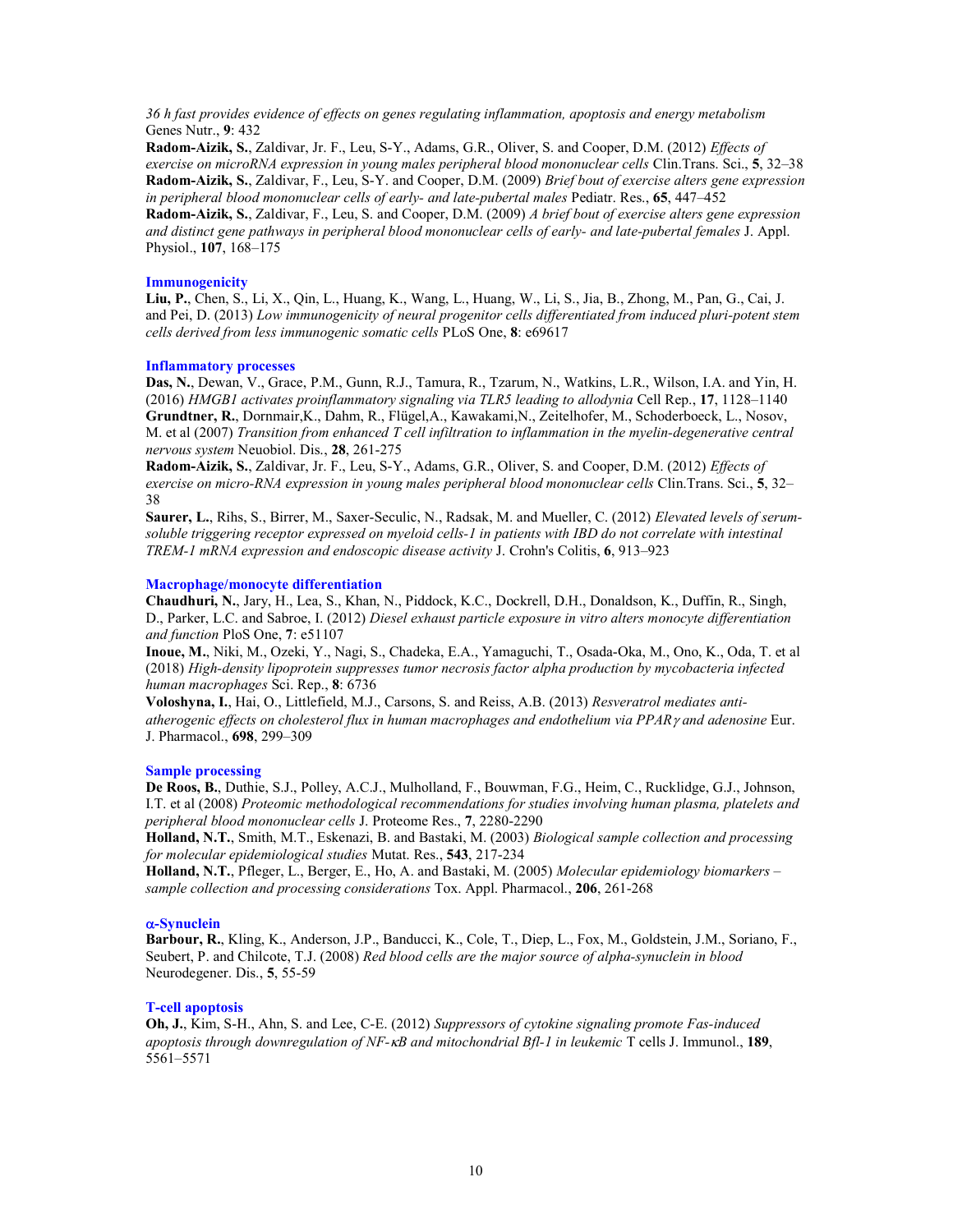### VEGF

Kusumanto, Y.H., Dam, W.A., Hospers, G.A.P., Meijer, C. and Mulder, N.H. (2003) Platelets and granulocytes, in particular the neutrophils, form important compartments for circulating vascular endothelial growth factor Angiogenesis, 6, 283-287

Webb, N.J.A., Watson, C.J., Roberts, I.S.D., Bottomley, M.J., Jones, C.A., Lewis, M.A., Postlethwaite, R.J. and Benchley, P.E.C. (1999) Circulating vascular endothelial growth factor is not increased during relapses of steroid-sensitive nephrotic syndrome Kidney Int., 55, 1063-1071

### Vitamin  $B_{12}$  uptake

**Obeid, R., Kuhlmann, M., Kirshc, C-M. and Herrmann, W. (2005) Cellular uptake of vitamin B<sub>12</sub> in patients** with chronic renal failure Nephron Clin. Pract., 99, c42-c48

### 2a-6 Blood (non-human primate)

Meng, W., Pan, W., Zhang, A.J.X., Li, Z., Wei, G., Feng, L., Dong, Z., Li, C. et al (2013) Rapid generation of human-like neutralizing monoclonal antibodies in urgent preparedness for influenza pandemics and virulent infectious diseases PLoS One, 8: e66276

Stittelaar, K., Wyatt, L.S., de Swart, R.L., Vos, H.W., Groen, J., van Amerongen, G., van Binnendijk, R.S., Rozenblatt, S., Moss, B. and Osterhaus, A.D.M.E. (2000) Protective immunity in macaques vaccinated with a modified vaccinia virus Ankara-based measles virus vaccine in the presence of passively acquired antibodies J. Virol., 74, 4236-4243

Stittelaar, K.J., Kuiken, T., de Swart, R.L., van Amerongen, G., Vos, H.W., Niesters, H.G.M., van Schalkwijk, P., van der Kwast, T., Wyatt, L.S., Moss, B. and Osterhaus, A.D.M.E. (2001) Safety of modified vaccinia virus Ankara (MVA) in immune-suppressed macaques Vaccine, 19, 3700-3709

Sun, C., Feng, L., Zhang, Y., Xiao, L., Pan, W., Li, C., Zhang, L. and Chen, L. (2012) Circumventing antivector immunity by using adenovirus-infected blood cells for repeated application of adenovirus-vectored vaccines: proof of ccncept in rhesus macaques J. Virol., 86, 11031-11042

Van der Kruyl, A.C., van den Burg, R., Hoyer, M.J. Gruters, R.A., Osterhaus, A.D.M.E. and Berhout, B. (2004) SIVdrl detection in captive mandrills: are mandrill infected with a third strain of simian immunodeficiency virus? Retrovirology, 1: 36

## 2a-7 Blood (porcine)

Kim, S.J., Han, Y.W., Rahman, Md.M., Kim, S.B., Uyanga, E., Lee, B.M., Kim, J.H., Roh, Y.S. et al (2010) Live attenuated Salmonella enterica serovar Typhimurium expressing swine interferon-  $\alpha$  has antiviral activity and alleviates clinical signs induced by infection with transmissible gastroenteritis virus in piglets Vaccine  $28$ , 5031–5037

Kim, S.J., Kim, S.B., Han, Y.W., Uyangaa, E., Kim, J.H., Choi, J.Y., Kim, K. and Eo, S.K. (2012) Coadministration of live attenuated Salmonella enterica serovar Typhimurium expressing swine interleukin-18 and interferon-α provides enhanced Th1-biased protective immunity against inactivated vaccine of pseudorabies virus Microbiol. Immunol., 56, 529–540

Kim, S.B., Kim, S.J., Lee, B.M., Han, Y.W., Rahman, M., Uyangaa, E., Kim, J.H., Choi, J.Y. et al (2012) Oral administration of Salmonella enterica serovar Typhimurium expressing swine interleukin-18 induces Th1 biased protective immunity against inactivated vaccine of pseudorabies virus Vet. Microbiol., 155, 172–182 Lannes, N., Python, S. and Summerfield, A. (2012) Interplay of foot-and-mouth disease virus, antibodies and plasmacytoid dendritic cells: virus opsonization under non-neutralizing conditions results in enhanced interferon-alpha responses Vet. Res., 43: 64

Lee, B.M., Han, Y.W., Kim, S.B., Rahman, M.M., Uyangaa, E., Kim, J.Y., Roh, Y.S. et al (2011) Enhanced protection against infection with transmissible gastroenteritis virus in piglets by oral co-administration of live attenuated Salmonella enterica serovar Typhimurium expressing swine interferon-  $\alpha$  and interleukin-18 Comp. Immunol. Microbiol. Infect. Dis., 34, 369– 380

### 2a-8 Blood (rodent)

Aleksandrov, A.P., Belij-Rammerstorfer, S., Mirkov, I., Subota, V., Kulas, J., Kataranovski, D. and Kataranovski, M. (2018) Oral warfarin affects some aspects of systemic immunomodulation with topical dinitrochlorobenzene (DNCB) in rats Cutan. Ocul. Toxicol., 47, 29–35

Cifre, M., Palou, A. and Oliver, P. (2018) Cognitive impairment in metabolically obese, normal-weight rats: identification of early biomarkers in peripheral blood mononuclear cells Mol. Neurodegen., 13:14

Horibe, T., Kawamoto, M., Kohno, M. and Kawakami, K. (2012) Cytotoxic activity to acute myeloid leukemia cells by Antp-TPR hybrid peptide targeting Hsp90 J. Biosci. Bioeng., 114, 96-103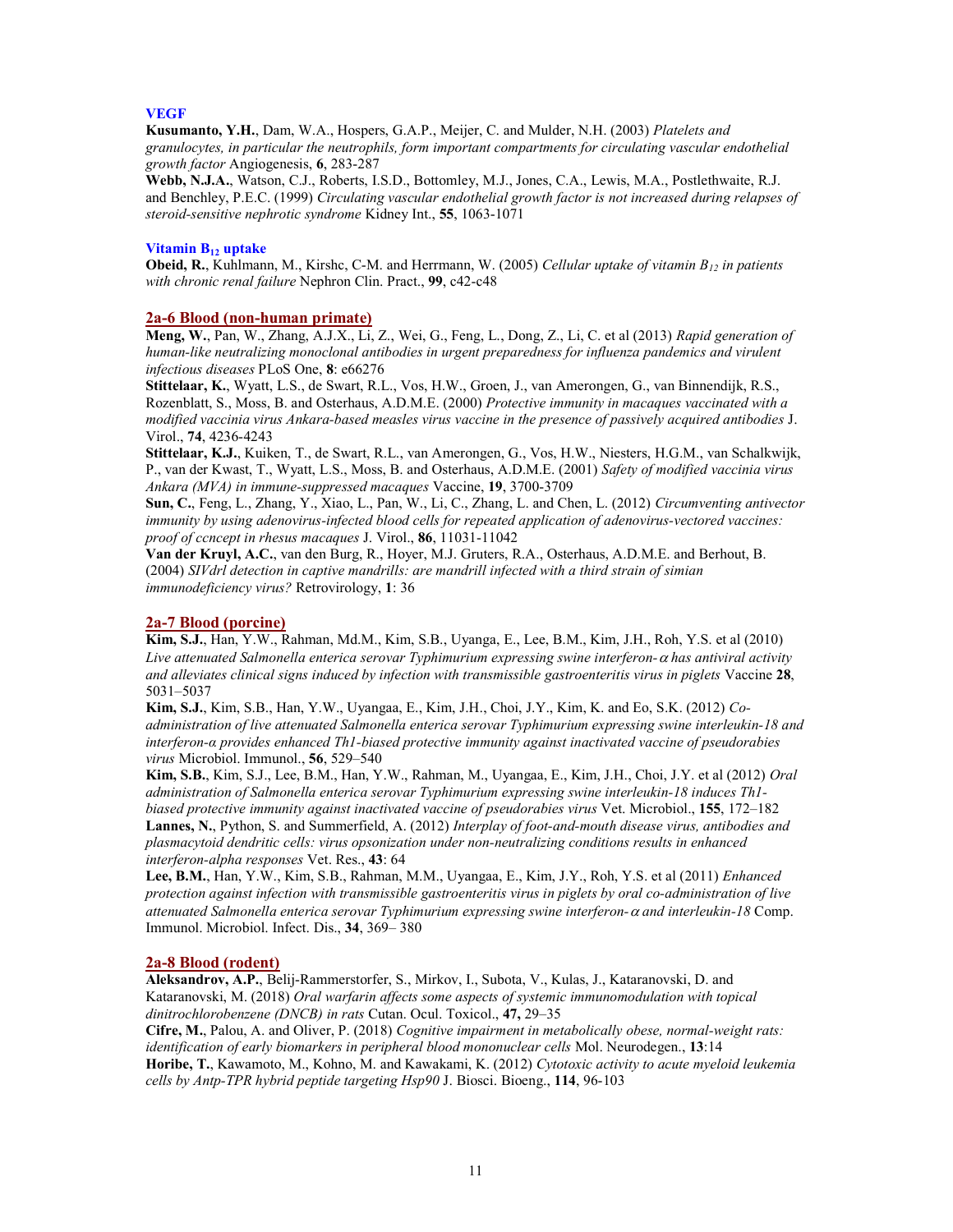Islama, M.A., Hooiveld, G.J.E.J., van den Berg, J.H.J., Boekschoten, M.V., van der Velpen, V., Murk, A.J., Rietjens, I.M.C.M. and van Leeuwen, F.X.R. (2015) Plasma bioavailability and changes in PBMC gene expressionafter treatment of ovariectomized rats with a commercial soysupplement Toxicol. Rep., 2, 308–321 King, A., Houlihan, D.D., Kavanagh, D., Haldar, D., Luu, N., Owen, A., Suresh, S., Than, N.N. et al (2017) Sphingosine-1-phosphate prevents egress of hematopoietic stem cells from liver to reduce fibrosis Gastroenterology, 153, 233–248

Kloth, C., Gruben, N., Ochs, M., Knudsen, L., and Lopez-Rodriguez, E (2019) Flow cytometric analysis of the leukocyte landscape during bleomycin induced lung injury and fibrosis in the rat Am. J. Physiol. Lung. Cell. Mol. Physiol., 317, L109–L126

Konieczna, J., Sánchez, J., Palou, M., Picó, C. and Palou, A. (2015) Blood cell transcriptomic-based early biomarkers of adverse programming effects of gestational calorie restriction and their reversibility by leptin supplementation Sci. Rep., 5: 9088

Kuan, W-L., Poole, E., Fletcher, M., Karniely, S., Tyers, P., Wills, M., Barker, R.A. and Sinclair, J.J. (2012) A novel neuroprotective therapy for Parkinson's disease using a viral noncoding RNA that protects mitochondrial Complex I activity J. Exp. Med., 209, 1-10

Lühder, F., Kebir, H., Odoardi, F., Litke, T., Sonneck, M., Alvarez, J.I., Winchenbach, J., Eckert, N. et al (2017) Laquinimod enhances central nervous system barrier functions Neurobiol. Dis., 102, 60–69

Masuo, Y., Ohba, Y., Yamada, K., Al-Shammari, A.H., Seba, N., Nakamichi, N., Ogihara, T., Kunishima, M. and Kato, Y. (2018) Combination metabolomics approach for identifying endogenous substrates of carnitine/organic cation transporter OCTN1 Pharm. Res., 35: 224

Mendez-David, I., David, D.J., Guilloux, J-P., Hen, R. and Gardier, A.M. (2015) 5-HT 4 Receptor subtype, βarrestin level, and rapid-onset effects of antidepressant drugs In Neuromethods., 95, Serotonin Receptor Technologies: (ed. Blenau, W. and Baumann, A.) Springer Science+Business Media, New York, pp 101-121 Miller, B.C., Sen, D.R., Abosy, R.A., Bi, K., Virkud, Y.V., LaFleur, M.W., Yates, K.B., Lako, A., Felt, K.

(2019) Subsets of exhausted CD8<sup>+</sup> T cells differentially mediate tumor control and respond to checkpoint blockade Nat. Immunol., 326, 326–336

Patel, K., Trivedi, R.N., Durgampudi, C., Noel, P., Cline, R.A., DeLany, J.P., Navina, S. and Singh, V.P. (2015) Lipolysis of visceral adipocyte triglyceride by pancreatic lipases converts mild acute pancreatitis to severe pancreatitis independent of necrosis and inflammation Am. J. Pathol., 185, 808-819

Petrov, P.D., Bonet, M.L., Reynés, B., Oliver, P., Palou, A. and Ribot, J. (2016) Whole blood RNA as a source of transcript-based nutrition- and metabolic health-related biomarkers PLoS One, 11: e0155361

Qin, J., Yang, X., Zhang, R-X., Luo, Y-X., Li, J-L., Hou, J., Zhang, C. et al (2015) Monocyte mediated brain targeting delivery of macromolecular drug for the therapy of depression Nanomed: Nanotechnol. Biol. Med., 11, 391–400

Ruiz, E., Oliver, P. and Palou, A. (2015) Gene expression of peripheral blood mononuclear cells is affected by cold exposure Reynés, B., García- Am. J. Physiol. Regul. Integr. Comp. Physiol., 309, R824–R834

Subota, V., Mirkov, I., Demenesku, J., Aleksandrov, A.P., Ninkov, M., Mileusnic, D., Kataranovski, D. and Kataranovski, M., (2016) Transdermal toxicity of topically applied anticoagulant rodenticidewarfarin in rats Environ. Toxicol. Pharmacol., 41, 232–240

Tang, X., Wang, X., Zhao, Y.Y., Curtis, J.M. and Brindley, D.N. (2017) Doxycycline attenuates breast cancer related inflammation by decreasing plasma lysophosphatidate concentrations and inhibiting NF-κB activation Mol. Cancer, 16: 36

## 2a-9 Blood (ruminant)

Imakawa, K., Nagaoka, K., Nojima, H., Hara, Y. and Christensen, R.K. (2005) Changes in immune cell distribution and IL-10 production are regulated through endometrial IP-10 expression in the goat uterus Am. J. Reprod. Immunol., 53, 54-64

Lin, J., Zhao, Da, 1, Wang, J., Wang, Y., Li, H., Yin, X., Yang, L. and Zhou, X. (2015) Transcriptome changes upon in vitro challenge with Mycobacterium bovis in monocyte-derived macrophages from bovine tuberculosisinfected and healthy cows Vet. Immunol. Immunopathol., 163, 146–156

Nagaoka, K., Sakai, A., Nojima, H., Suda, Y., Yokomizo, Y., Imakawa, K., Sakai, S. and Christenson, R.K. (2003) A chemokine, interferon (IFN)- $\gamma$ -inducible protein 10 kDa, is stimulated by IFN- $\tau$  and recruits immune cells in the ovine endometrium Biol. Reprod., 68, 1413-1421

Wang, J., Zhou, X., Pana, B., Yang, L., Yin, X., Xu, B. and Zhao, D. (2013) Investigation of the effect of Mycobacterium bovis infection on bovine neutrophils functions Tuberculosis, 93, 675-687

## 2b Semen (human)

Semen (human)

Byrn, R.A. and Kiessling, A.A. (1998) Analysis of human immunodeficiency virus in semen: indications of a genetically distinct virus reservoir J. Reprod. Immunol., 41, 161-176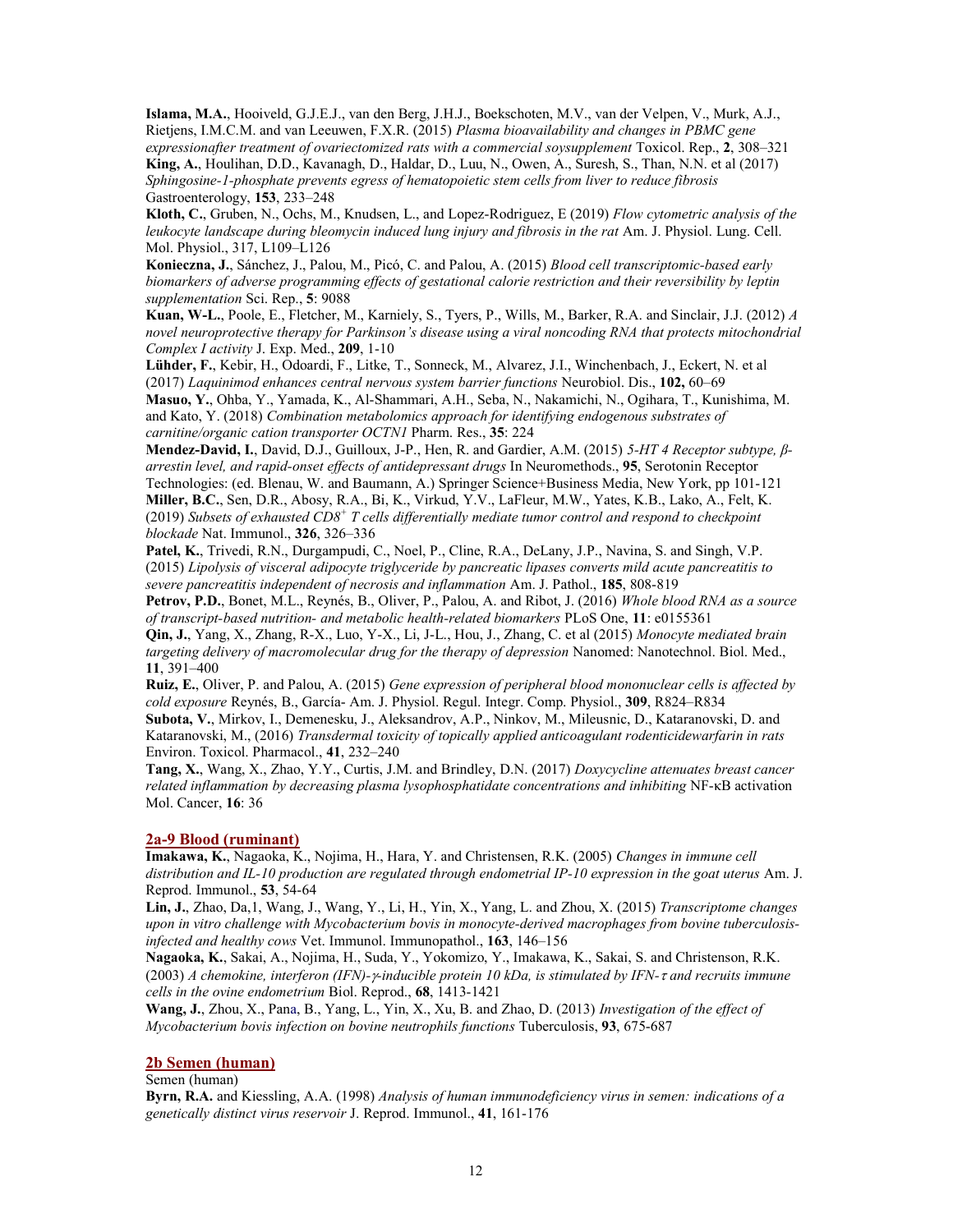Eyre, R.C., Zheng, G. and Kiessling, A.A. (2000) Multiple drug resistance mutations in human immunodeficiency virus in semen but not blood of a man on antiretroviral therapy Urology,  $55$ ,  $591$ xvii- $591xx$ 

## 2c Tissues

## Bone marrow

Aliotta, J.M., Pereira, M., Johnson, K.W., de Paza, N., Dooner, M.S., Puente, N., Ayala, C., Brilliant, K. et al (2010) Microvesicle entry into marrow cells mediates tissue-specific changes in mRNA by direct delivery of mRNA and induction of transcription Exp. Hematol., 38, 233-245

Aliotta, J.M., Lee, D., Puente, N., Faradyan, S., Sears, E.H., Amara, A., Goldberg, L., Dooner, M.S., Pereira, M. and Quesenberry, P.J. (2012) Progenitor/stem cell fate determination: interactive dynamics of cell cycle and microvesicles Stem Cells Dev., 21, 1627-1638

Aliotta, J.M., Pereira, M., Amaral, A., Sorokina, A., Igbinoba, Z., Hasslinger, A., El-Bizri, R., Rounds, S.I., Quesenberry, P.J. and Klinger, J.R. (2013) Induction of pulmonary hypertensive changes by extracellular vesicles frommonocrotaline-treated mice Cardiovasc. Res., 100, 354–362

Aliotta, J.M., Pereira, M., Sears, E.H., Dooner, M.S., Wen, S., Goldberg, L.R. and Quesenberry, P.J. (2012) (2015) Lung-derived exosome uptake into and epigenetic odulation of marrow progenitor/stem and ifferentiated cells J. Extracell. Vesicles, 4:26166

Evans, C.A., Tonge, R., Blinco, D., Pierce, A., Shaw, J., Lu, Y., Hanzah, H.G., Gray, A. et al (2004) Comparative proteomics of primitive hematopoietic cell populations reveals differences in expression of proteins regulating motility Blood, 103, 3751-3759

Liu, L., Papa, E.F., Dooner, M.S., Machan, J.T., Johnson, K.W., Goldberg, L.R., Quesenberry, P.J. and Colvin, G.A. (2012) Homing and long-term engraftment of long- and short-term renewal hematopoietic stem cells PLoS One, 7: e31300

Mukai, M., Suruga, N., Saeki, N. and Ogawa, K. (2017) EphA receptors and ephrin-A ligands are upregulated by monocytic differentiation/maturation and promote cell adhesion and protrusion formation in HL60 monocytes BMC Cell Biol., 18: 28

Unwin, R.D., Smith, D.L., Blinco, D., Wilson, C.L., Miller, C.J., Evans, C.A., Jaworska, E., Baldwin, S.A. et al (2006) Quantitative proteomics reveals posttranslational control as a regulatory factor in primary hematopoietic stem cells Blood, 107, 4687-4694

Whetton, A.D., Lu, Y., Pierce, A., Carney, L. and Spooncer, E. (2003) Lysophospholipids synergistically promote primitive hematopoietic cell chemotaxis via a mechanism involving Vav1 Blood, 102, 2798-2802

## Brain

Kim, J.H., Choi, J.Y., Kim, S.B., Uyangaa, E., Patil, A.M., Han, Y.W., Park, S-Y., Lee, J.H., Kim, K. and Eo, S.K. (2015) CD11chi dendritic cells regulate Ly-6Chi monocyte differentiation to preserve immune-privileged CNS in lethal neuroinflammation Sci. Rep., 5: 17548

Kim, S.B., Choi, J.Y., Kim, J.H., Uyangaa, E., Patil, A.M., Park, S-Y., Lee, J.H. et al (2015) Amelioration of Japanese encephalitis by blockage of 4-1BB signaling is coupled to divergent enhancement of type I/II IFN responses and Ly-6Chi monocyte differentiation J. Neuroinflamm., 12: 216

Kim, S.B., Choi, J.Y., Uyangaa, E., Patil, A.M., Hossain, F.M.A., Hur, J., Park, S-Y. et al (2016) Blockage of indoleamine 2,3-dioxygenaseregulates Japanese encephalitis via enhancement of type I/II IFN innate and adaptive T-cell responses J. Neuroinflam. 13: 79

## **Heart**

Dobaczewski, M., Xia, Y., Bujak, M., Gonzalez-Quesada, C. and Frangogiannis, N.G. (2010) CCR5 signaling suppresses inflammation and reduces adverse remodeling of the infarcted heart, mediating recruitment of regulatory T cells Am. J. Pathol., 176, 2177–2187

## Intestine

Goodyear, A.W., Kumar, A., Dowa, S. and Ryan, E.P. (2014) Optimization of murine small intestine leukocyte isolation for global immune phenotype analysis J. Immunol. Methods, 405, 97-108

Henderson, A.J., Kumar, A., Barnett, B., Dow, S.W. and Ryan, E.P. (2012) Consumption of rice bran increases mucosal immunoglobulin A concentrations and numbers of intestinal Lactobacillus spp. J. Med. Food, 15, 469–475

Lee, J-A., Kim, Y-M., Kim, T-H., Lee, S-H., Lee, C-A., Cho, C-W., Jeon, J-w., Park, J-k. et al (2016) Nasal delivery of chitosan-coated poly(lactide-co-glycolide)-encapsulated honeybee (Apis mellifera) venom promotes Th 1-specific systemic and local intestinal immune responses in weaned pigs Vet. Immunol. Immunopath., 178, 99–106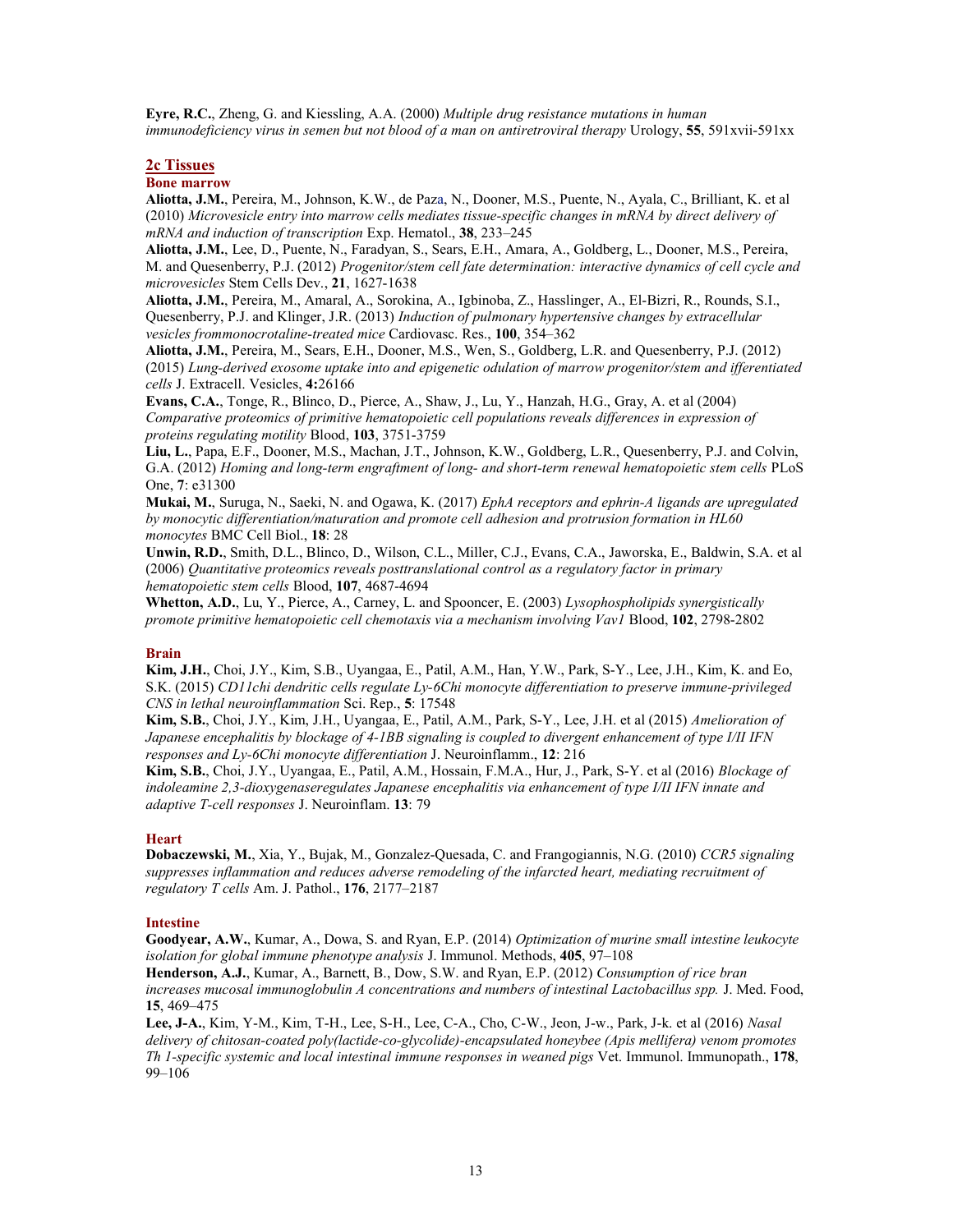Okamoto, T., Uemoto, S. and Tabata, Y. (2012) Prevention of trinitrobenzene sulfonic acid-induced experimental colitis by oral administration of a poly(lactic-coglycolic acid) microsphere containing prostaglandin E2 receptor subtype 4 agonist J. Pharmacol. Exp. Ther., 341, 340–349

Wang, X., O'Gorman, M.R.G., Bu, H-F., Koti, V., Zuo, X-L. and Tan, X-D. (2009) Probiotic preparation VSL#3 alters the distribution and phenotypes of dendritic cells within the intestinal mucosa in 57BL/10J mice J. Nutr. 139, 1595–1602

Zellweger, R.M., Prestwood, T.R. and Shresta, S. (2010) Enhanced infection of liver sinusoidal endothelial cells in a mouse model of antibody-induced severe dengue disease Cell Host Microbe 7, 128–139

### Liver

Dai, K., Huang, L., Sun, X., Yang, L. and Gong, Z. (2015) Hepatic CD206-positive macrophages express amphiregulin to promote the immunosuppressive activity of regulatory T cells in HBV infection J. Leukoc. Biol., 98, 1071–1080

Henning, J.R., Graffeo, C.S., Rehman, A., Fallon, N.C., Zambirinis, C.P., Ochi, A., Barilla, R., Jamal, M. et al (2013) Dendritic cells limit fibroinflammatory injury in nonalcoholic steatohepatitis in mice Hepatology,  $58$ , 589-602

Juchem, K.W., Sacirbegovic, F., Zhang, C., Sharpe, A.H., Russell, K., McNiff, J.M., Demetris, A.J., Shlomchik, M.J. and Shlomchik, W.D. (2018) PD-L1 prevents the development of autoimmune heart disease in graft-versus-host disease J. Immunol., 200, 834–846

Lian Z-X., Okada, T., He, X-S., Kita, H., Liu, Y-J., Ansari, A.A., Kikuchi, K., Ikehara, S. and Gershwin, M.E. (2003) Heterogeneity of dendritic cells in the mouse liver: identification and characterization of four distinct populations J. Immunol., 170, 2323-2330

Mehal, W., Sheikh, S.Z., Gorelik, L. and Flavell, R.A. (2005) TGF- $\beta$  signaling regulates CD8+ T cell responses to high- and low-affinity TCR interactions Int. Immunol., 17, 531-538

Mouralidarane, A., Soeda, J., Visconti-Pugmire, C., Samuelsson, A-M., Pombo, J., Maragkoudaki, X., Butt, A., Saraswati, R. et al (2013) Maternal obesity programs offspring nonalcoholic fatty liver disease by innate immune dysfunction in mice Hepatology, 58, 128-138

Nasr, I.W., Reel, M., Oberbarnscheidt, M.H., Mounzer, R.H., Baddoura, F.K., Ruddle, N.H. and Makkis, F.G. (2007) Tertiary lymphoid tissues generate effector and memory T cells that lead to allograft rejection Am. J. Transplant., 7, 1071-1079

Obhrai, J.S., Oberbarnscheidt, M.H., Hand, T.W., Diggs, L., Chalasani, G. and Lakkis, F.G. (2006) Effector T cell differentiation and memory T cell maintenance outside secondary lymphoid organs J. Immunol., 176, 4051- 4058

Raftery, M.J., Wolter, E., Fillatreau, S., Meisel, H., Kaufmann, S.H.E. and Schönrich, G. (2014) NKT cells determine titer and subtype profile of virus-specific IgG antibodies during herpes simplex virus infection J. Immunol., 192, 4294–4302

Ravichandran, G., Neumann, K., Berkhout, L.K., Weidemann, S., Langeneckert, A.E., Schwinge, D., Poch, T., Huber, S., Schiller, B. et al (2019) Interferon-γ-dependent immune responses contribute to the pathogenesis of sclerosing cholangitis in mice J. Hepatol., 71, 773–782

Salzberger, W., Martrus, G., Bachmann, K., Goebels, H., Heû, L., Koch, M. Langeneckert, A., Lunemann, S. et al (2018) Tissue-resident NK cells differ in their expression profile of the nutrient transporters Glut1, CD98 and CD71 PLoS One, 13: e0201170

Seshadri, S., Allan, D.S.J., Carlyle, J.R. and Zenewicz, L.A. (2017) Bacillus anthracis lethal toxin negatively modulates ILC3 function through perturbation of IL-23-mediated MAPK signalling PLoS Pathog., 13: e1006690 Tzeng, H-T., Tsai, H-F., Liao, H-J., Lin, Y-J., Chen, L., Chen, P-J. and Hsu, P-N. (2012) PD-1 blockage reverses immune dysfunction and hepatitis B viral oersistence in a mouse animal model PLoS One, 7: e39179

### Lung

Koyama, S., Akbay, E.A., Li, Y.Y., Herter-Sprie, G.S., Buczkowski, K.A., Richards, W.G., Gandhi, L., Redig, A.J., Rodig, S.J. et al (2016) Adaptive resistance to therapeutic PD-1 blockade is associated with upregulation of alternative immune checkpoints Nat. Comm., 7: 10501

Licona-Limón, P., Henao-Mejia, J., Temann, A.U., Gagliani, N., Licona-Limón, I., Ishigame, H., Hao, L., Herbert, D.R. and Flavell, R.A. (2013) Th9 cells drive host immunity against gastrointestinal worm infection Immunity, 39, 744–757

Sayes, F., Blanc, C., Ates, L.S., Deboosere, N., Orgeur, M., Le Chevalier, F., Gröschel, M.I., Frigui, W., Song, O-y., et al (2018) Multiplexed quantitation of intraphagocyte Mycobacterium tuberculosis secreted protein effectors Cell Rep., 23, 1072–1084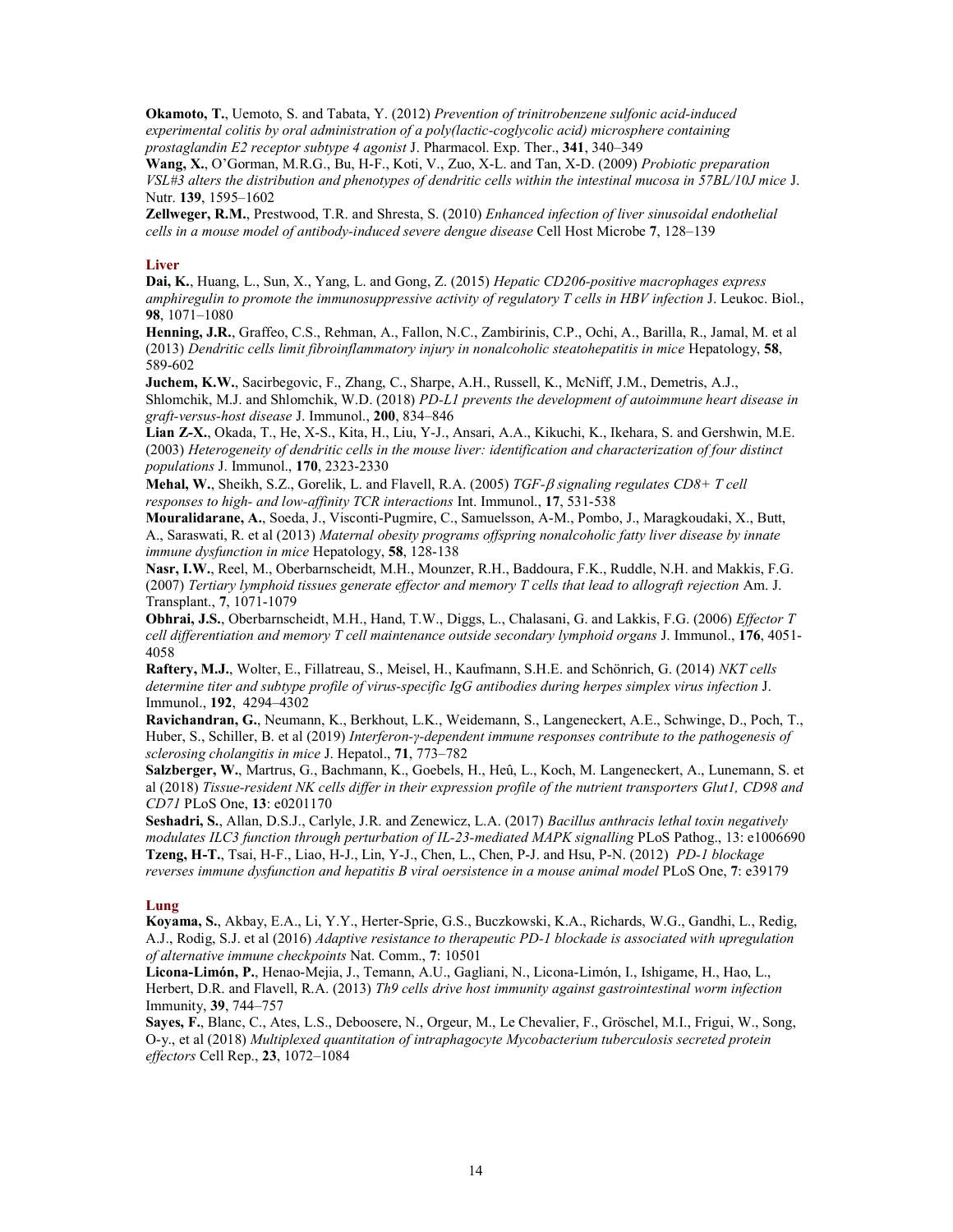### Pancreatic lymph nodes

Mirlekar, B., Michaud, D., Searcy, R., Greene, K. and Pylayeva-Gupta, Y. (2018) IL35 Hinders endogenous antitumor T-cell immunity and responsiveness to immunotherapy in pancreatic cancer Cancer Immunol. Res., 6; 1014–1024

### Spleen

Horibe, T., Kawamoto, M., Kohno, M. and Kawakami, K. (2012) Cytotoxic activity to acute myeloid leukemia cells by Antp-TPR hybrid peptide targeting Hsp90 J. Biosci. Bioeng., 114, 96-103

Kitazawa, Y., Ueta, H., Hünig, T., Sawanobori, Y. and Matsuno, K. (2015) A novel multicolor immunostaining method using ethynyldeoxyuridine for analysis of in situ immuno-proliferative response Histochem. Cell Biol., 144, 195–208

Kivi, G., Teesalu, K., Parik, J., Kontkar, E., Ustav Jr, M., Noodla, L., Ustav, M. and Männik, A. (2016) HybriFree: a robust and rapid method for the development of monoclonal antibodies from different host species BMC Biotechnol., 16: 2

Lee, J-A., Kim, Y-M., Kim, T-H., Lee, S-H., Lee, C-A., Cho, C-W., Jeon, J-w., Park, J-k. et al (2016) Nasal delivery of chitosan-coated poly(lactide-co-glycolide)-encapsulated honeybee (Apis mellifera) venom promotes Th 1-specific systemic and local intestinal immune responses in weaned pigs Vet. Immunol. Immunopath., 178, 99–106

Mirlekar, B., Michaud, D., Searcy, R., Greene, K. and Pylayeva-Gupta, Y. (2018) IL35 Hinders endogenous antitumor T-cell immunity and responsiveness to immunotherapy in pancreatic cancer Cancer Immunol. Res., 6; 1014–1024

### Tumour tissue

Buchan, S.L., Dou, L., Remer, M., Booth, S.G., Dunn, S.N., Lai, C., Semmrich, M., Teige, I., Martensson, L., Penfold, C.A. et al (2018) Antibodies to costimulatory receptor 4-1BB enhance anti-tumor immunity via T regulatory cell depletion and promotion of CD8 T cell effector function Immunity, 49, 958–970 Crawford, G., Hayes, M.D., Seoane, R.C., Ward, S., Dalessandri, T., Lai, C., Healy, E., Kipling, D. et al (2018) Epithelial damage and tissue γδ T cells promote a unique tumor-protective IgE response Nat. Immunol., 19,

859–870

Mirlekar, B., Michaud, D., Searcy, R., Greene, K. and Pylayeva-Gupta, Y. (2018) IL35 Hinders endogenous antitumor T-cell immunity and responsiveness to immunotherapy in pancreatic cancer Cancer Immunol. Res., 6; 1014–1024

## 3 Mononuclear cells (mixer flotation)

## 3a-1 Blood (human and non-human primates)

Bouwens, M., Afman, L.A. and Müller, M. (2007) Fasting induces changes in peripheral blood mono-nuclear cell gene expression profiles related to increases in fatty acid *ß*-oxidation: functional role of peroxisome proliferator–activated receptor  $\alpha$  in human peripheral blood mononuclear cells Am. J. Clin. Nutr., 86, 1515-1523

Guo, H., Zhang, H., Lu, L., Ezzelarab, M.B. and Thomson, A.W. (2015) Generation, cryopreservation, function and in vivo persistence of ex vivo expanded cynomolgus monkey regulatory T cells Cell. Immunol., 295, 19–28 Huang, K., Liu, PF., Li, X., Chen, SB., Wang, LH., Qin, L., Su, ZH. Et al (2014) Neural progenitor cells from human induced pluripotent stem cells generated less autogenous immune response Sci. China Life Sci., 57, 62– 170

Hutchinson, M.R., La Vincente, S.F. and Somogyi, A.A. (2004) In vitro opioid induced proliferation of peripheral blood immune cells correlates with in vivo cold pressor pain tolerance in humans: a biological marker of pain tolerance Pain, 110, 751-755

Kang, K.B., van der Zypp, A., Iannazzo, L. and Majewski, H. (2006) Age-related changes in monocyte and platelet cyclooxygenase expression in healthy male humans and rats Translat. Res., 148, 289-294

Kwok, Y.H., Hutchinson, M.R., Gentgall, M.G. and Rolan, P.E. (2012) Increased responsiveness of peripheral blood mononuclear cells to in vitro TLR 2, 4 and 7 ligand stimulation in chronic pain patients PLoS One, 7: e44232

Müller, T.H., Döscher, A., Schunter, F. and Scott, C.S. (1997) Manual and automated methods for the determination of leukocyte counts at extreme low levels: comparative evaluation of the Nageotte chamber Transfus. Sci., 18, 505-515

Nievergelt, A., Marazzi, J., Schoop, R., Altmann, K-H. and Gertsch, J. (2011) Ginger phenylpropanoids inhibit IL-1b and prostanoid secretion and disrupt arachidonate-phospholipid remodeling by targeting phospholipases A2 J. Immunol., 187, 4140–4150

Zhang, Y., Li, S-K. and Tsui, S.K-W. (2015) Genome-wide analysis of DNA methylation associated with HIV infection based on a pair of monozygotic twins Genomics Data  $6$ , 12–15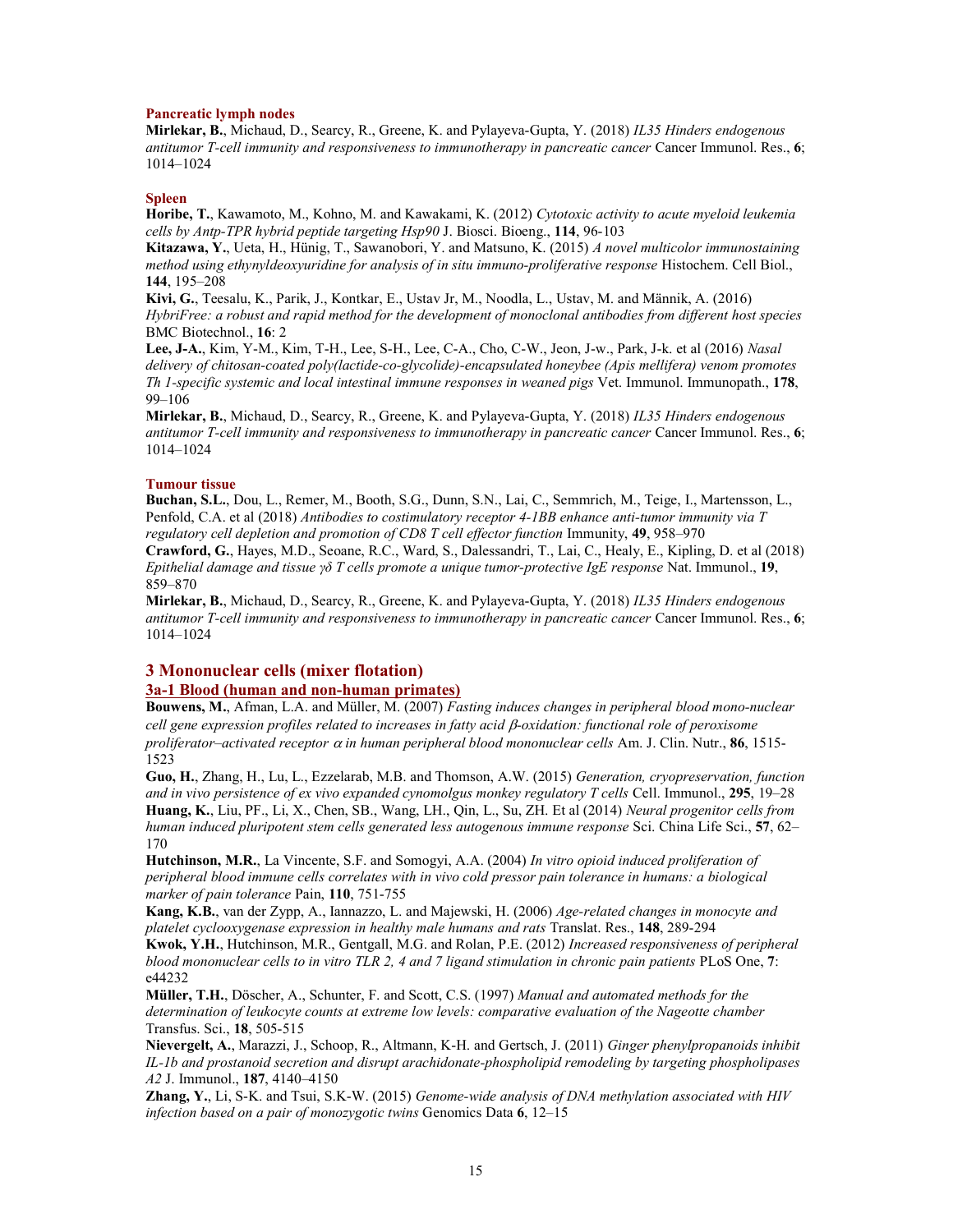## 3a-2 Blood (rodent)

DiJoseph, J.F., Dougher, M.M., Kalyandrug, L.B., Armellino, D.C., Boghaert, E.R., Hamann, P.R., Moran, J.K. and Damle, N.K. (2006) Antitumor efficacy of a combination of CMC-544 (inotuzumab ozogamicin), a CD22-targeted cytotoxic immunoconjugate of calicheamicin, and rituximab against non-Hodgkin's B-cell lymphoma Clin. Cancer Res., 12, 242-249

Grace, P.M., Fabisiak, T.J., Green-Fulgham, S.M., Anderson, N.D., Strand, K.A., Kwilasz, A.J. Galer, E.L., Walker, F.R., Greenwood, B.N. et al (2016) Prior voluntary wheel running attenuates neuropathic pain Pain, 157, 2012–2023

Houghton, J., Macera-Bloch, L.S., Harrison, L., Kim, K.H. and Korah, R.M. (2000) Tumor necrosis factor alpha and interleukin  $1\beta$  up-regulate gastric mucosal Fas antigen expression in Helicobacter pylori infection Infect. Immun., 68, 1189-1195

Kang, K.B., van der Zypp, A., Iannazzo, L. and Majewski, H. (2006) Age-related changes in monocyte and platelet cyclooxygenase expression in healthy male humans and rats Translat. Res., 148, 289-294

Kwok, Y.H., Tuke, J., Nicotra, L.L., Grace, P.M., Rolan, P.E., and Hutchinson, M.R. (2013) TLR 2 and 4 responsiveness from isolated peripheral blood mononuclear cells from rats and humans as potential chronic pain biomarkers PLoS One, 8: e77799

Mendez-David, I., El-Ali, Z., Hen, R., Falissard, B., Corruble, E., Gardier, A.M., Kerdine-Römer, S. and David, D.J. (2013) A method for biomarker measurements in peripheral blood mononuclear cells isolated from anxious and depressed mice: β-arrestin 1 protein levels in depression and treatment Front. Pharmacol, 4: 124 Mishra, R.S., Carnevale, K.A. and Cathcart, M.K. (2008) iPLA2β: front and center in human monocyte chemotaxis to MCP-1 J. Exp. Med., 205, 347-359

Montminy Paquette, S., Dawit, H., Hickey, M.B., Merisko-Liversidge, E., Almarsson, O. and Deaver, D.R. (2014) Long-acting atypical antipsychotics: characterization of the local tissue response Pharm. Res., 31, 2065–2077

Nosov, M., Wilk, M., Morcos, M., Cregg, M., O'Flynn, L., Treacy, O. and Ritter, T. (2012) Role of lentivirusmediated overexpression of programmed death-ligand 1 on corneal allograft survival Am. J. Transplant., 12, 1313–1322

Shahrara, S., Proudfoot, A.E.I., Woods, J.M., Ruth, J.H., Amin, M.A., Park, C.C., Haas, C.S., Pope, R.M., Haines, G.K., Zha, Y.Y. and Koch, A.E. (2005) Amelioration of rat adjuvant-induced arthritis by Met-RANTES Arthritis Rheumatism, 52, 1907-1919

Shao, X., Rivera, J., Niang, R., Casadevall, A. and Goldman, D.L. (2005) A dual role for TGF- $\beta$ l in the control and persistence of fungal pneumonia J. Immunol., 175, 6757-6763

Wada, Y., Lu, R., Zhou, D., Chu, J., Przewloka, T., Zhang, S., Li, L., Wu, Y., Qin, J., Balasubramanyam, V., Barsoum, J. and Ono, M. (2007) Selective abrogation of Th1 response by STA-5326, a potent IL-12/IL-23 inhibitor Blood, 109, 1156-1164

## 3a-3 Blood (ruminant)

Graham-Brown, J., Hartley, C., Clough, H., Kadioglu, A., Baylis, M. and Williams, D.J.L. (2018) Dairy heifers naturally exposed to Fasciola hepatica develop a type 2 immune response and concomitant suppression of leukocyte proliferation Infect. Immun., 86: e00607-17

Olsen, I. and Storset, A.K. (2001) Innate IFN-y production in cattle in response to MPP14, a secreted protein from Mycobacterium avium subsp. paratuberculosis Scand. J. Immunol., 54, 305-313

Wan, Y., Tan, J., Asghar, W., Kim, Y-t., Liu, Y. and Iqbal, S.M. (2011) Velocity effect on aptamer-based circulating tumor cell isolation in microfluidic devices J. Phys. Chem. B 115, 13891–13896

Wang, Y., Zhou, X., Lin, J., Yin, F., Xu, L., Huang, Y., Ding, T. and Zhao, D. (2011) Effects of Mycobacterium bovis on monocyte-derived macrophages from bovine tuberculosis infection and healthy cattle FEMS Microbiol. Lett., 321, 30–36

## 3a-4 Cord blood

Elias, M., Choudhury, N. and Smit Sibinga, CTh. (2003) Cord blood from collection to expansion: Feasibility in a regional blood bank Indian J. Padiatr., 70, 327-336

## 3a-5 Tissues

### Bone marrow

Liu, L., Papa, E.F., Dooner, M.S., Machan, J.T., Johnson, K.W., Goldberg, L.R., Quesenberry, P.J. and Colvin, G.A. (2012) Homing and long-term engraftment of long- and short-term renewal hematopoietic stem cells PLoS One, 7: e31300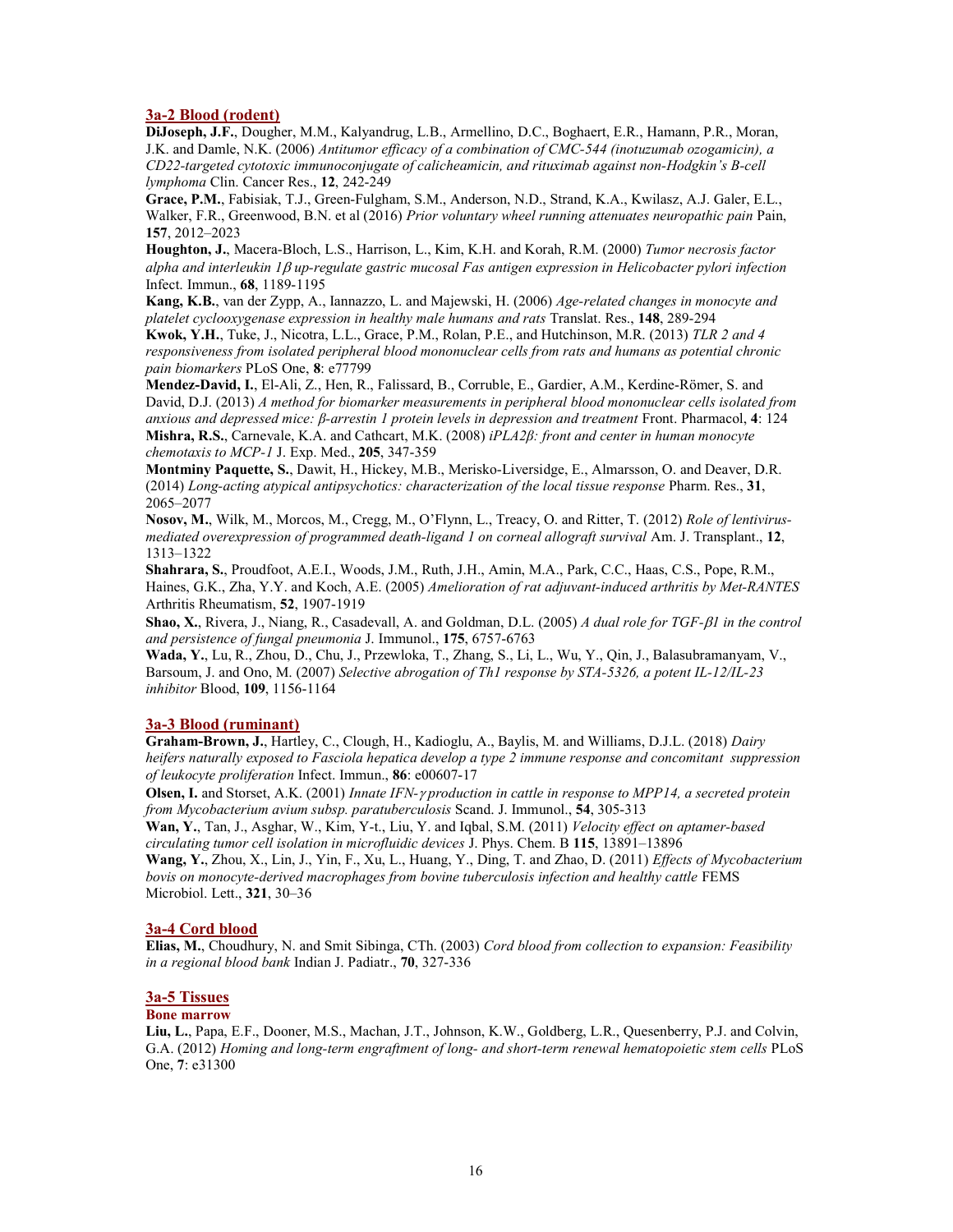### Liver

Au-Yeung, B.B. and Fowell, D.J. (2007) A key role for Itk in both IFNy and IL-4 production by NKT cells J. Immunol., 179, 111-119

Cabrera, M., Pewe, L.L., Harty, J.T. and Frevert, U. (2013) In vivo CD8+ T cell dynamics in the liver of Plasmodium voelii immunized and infected mice PloS One, 8: e70842

Ginnandrea, M., Pierce, R.H. and Crispe, I.N. (2009) Indirect action of tumor necrosis factor-alpha in liver injury during the CD8<sup>+</sup>T cell response to an adeno-associated virus vector in mice Hepatology, **49**, 2010-2020 Ishigame, H., Mosaheb, M.M., Sanjabi, S. and Flavell, R.A. (2013) Truncated form of TGF-BRII, but not its absence, induces memory  $CD8^+$  T cell expansion and lymphoproliferative disorder in mice J. Immunol., 190, 6340–6350

**John, B.** and Crispe, I.N. (2005) LR-4 regulates  $CD8^+$  T cell trapping in the liver J. Immunol., 175, 1643-1650 John, B., Klein, I. and Crispe, I.N. (2007) Immune role of hepatic TLR-4 revealed by orthotopic mouse liver transplantation Hepatology, 45, 178-186

Klein, I. and Crispe, I.N. (2006) Complete differentiation of  $CD8^+$  T cells activated locally within the transplanted liver J. Exp. Med., 203, 437-447

Polakos, N.K., Klein, I., Richter, M.V., Zaiss, D.M., Giannandrea, M., Crispe, I.N. and Topham, D.J. (2007) Early intrahepatic accumulation of  $CDS<sup>+</sup>$  T cells provides a source of effectors for nonhepatic immune responses J. Immunol., 179, 201-210

Sanjabi, S., Mosaheb, M.M. and Flavell, R.A. (2009) Opposing effects of TGF- $\beta$  and IL-15 cytokines control the number of short-lived effector  $CD8^+$  T cells Immunity 31, 131–144

Spahn, J., Pierce, R.H. and Crispe, I.N. (2011) Ineffective  $CD8<sup>+</sup>$  T-cell immunity to adeno-associated virus can result in prolonged liver injury and fibrogenesis Am. J. Pathol., 179, 2370–2381

Wuensch, S.A., Pierce, R.H. and Crispe, I.N. (2006) Local intrahepatic CD8+ T cell activation by a non-selfantigen results in full functional differentiation J. Immunol., 177, 1689-1697

Zenewicz, L.A., Yancopoulos, G.D., Valenzuela, D.M., Murphy, A.J., Karow, M. and Flavell, R.A. (2007) Interleukin-22 but not interleukin-17 provides protection to hepatocytes during acute liver inflammation Immunity, 27, 647-659

### Lung

Ishigame, H., Mosaheb, M.M., Sanjabi, S. and Flavell, R.A. (2013) Truncated form of TGF- $\beta$ RII, but not its absence, induces memory  $CD8^+$  T cell expansion and lymphoproliferative disorder in mice J. Immunol., 190, 6340–6350

Licona-Limón, P., Henao-Mejia, J., Temann, A.U., Gagliani, N., Licona-Limón, I., Ishigame, H., Hao, L., Herbert, D.R. and Flavell, R.A. (2013) Th9 cells drive host immunity against gastrointestinal worm infection Immunity, 39, 744–757

Sanjabi, S., Mosaheb, M.M. and Flavell, R.A. (2009) Opposing effects of TGF- $\beta$  and IL-15 cytokines control the number of short-lived effector  $CD8^+$  T cells Immunity 31, 131–144

### Spleen

DiJoseph, J.F., Dougher, M.M., Kalyandrug, L.B., Armellino, D.C., Boghaert, E.R., Hamann, P.R., Moran, J.K. and Damle, N.K. (2006) Antitumor efficacy of a combination of CMC-544 (inotuzumab ozogamicin), a CD22-targeted cytotoxic immunoconjugate of calicheamicin, and rituximab against non-Hodgkin's B-cell lymphoma Clin. Cancer Res., 12, 242-249

Lee, I-C., Ko, J-W., Park, S-H., Shin, N-R., Shin, I-S., Moon, C., Kim, S-H., Yun, W-K. et al (2018) Copper nanoparticles induce early fibrotic changes in the liver via TGF-β/Smad signaling and cause immunosuppressive effects in rats Nanotoxicol., 12, 637–651

Liang, Y., Song, D-Z., Liang, S., Zhang, Z-F., Gao, L-X. and Fan, X-H. (2017) The hemagglutininneuramidinase protein of Newcastle disease virus upregulates expression of the TRAIL gene in murine natural killer cells through the activation of Syk and NF-κB PLoS One, 12: e0178746

Shehata, H.M., Khan, S., Chen, E., Fields, P.E., Flavell, R.A. and Sanjabia, S. (2018) Lack of Sprouty 1 and 2 enhances survival of effector  $CD8^+$  T cells and yields more protective memory cells Proc. Natal. Acad. Sci. USA, 115, E8939–E8947

Ueta, H., Kitazawa, Y., Sawanobori, Y., Ueno, T., Ueha, S., Matsushima, K. and Matsuno, K. (2018) Single blood transfusion induces the production of donor-specific alloantibodies and regulatory T cellsmainly in the spleen Int. Immunol., 30, 53–67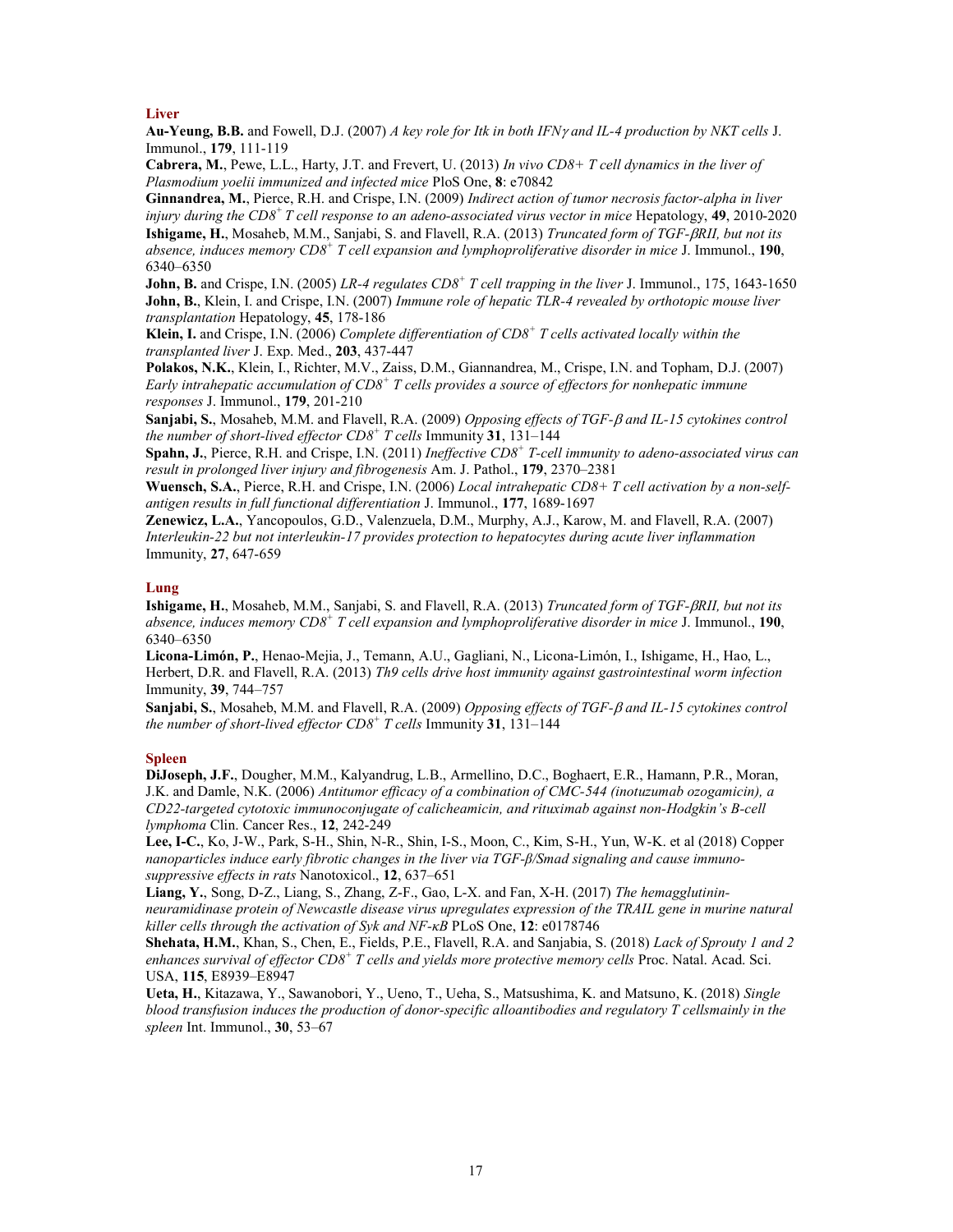## 4 Mononuclear cells (barrier flotation)

## 4a Human blood

Ahmed, Y., Walton, L.J. and Graham, J. (2004) An improved method for isolation of mononuclear cells from peripheral blood  $12^{th}$  Int. Congr. Immunol., Abstr. 1758

De Roos, B., Duthie, S.J., Polley, A.C.J., Mulholland, F., Bouwman, F.G., Heim, C., Rucklidge, G.J., Johnson, I.T., Mariman, E.C., Daniel, H. and Elliott, R.M. (2008) Proteomic methodological recommendations for studies involving human plasma, platelets and peripheral blood mononuclear cells J. Proteome Res., 7, 2280- 2290

Hartrick, C.T. (2002) Increased production of nitric oxide stimulated by interferon-y from peripheral blood monocytes in patients with complex regional pain syndrome Neurosci. Lett., 323, 75-77

Wong, J., McLennan, S.V., Molyneaux, L., Min, D., Twigg, S.M. and Yue, D.K. (2009) Mitochondrial DNA content in peripheral blood monocytes: relationship with age of diabetes onset and diabetic complications Diabetologia, 52, 1953–1961

## 4b Tissues (mouse)

Pinkaew, D., Le, R.J., Chen, Y., Eltorky, M., Teng, B-B. and Fujise, K. (2013) Fortilin reduces apoptosis in macrophages and promotes atherosclerosis Am. J. Physiol. Heart Circ. Physiol., 305, H1519–H1529

## 5 Polymorphonuclear leukocytes (granulocytes)

## 5a Bovine peripheral blood

Wang, J., Zhou, X., Pan, B., Wang, H., Shi, F., Gan, W., Yang, L. et al (2013) Expression pattern of interferoninducible transcriptional genes in neutrophils during bovine tuberculosis infection DNA Cell Biol., 32, 480-486 Wang, J., Zhou, X., Pana, B., Yang, L., Yin, X., Xu, B. and Zhao, D. (2013) Investigation of the effect of Mycobacterium bovis infection on bovine neutrophils functions Tuberculosis, 93, 675-687

## 5b Guinea pig peripheral blood

Takahashi, M., Jeevan, A., Sawant, K., Mc Murray, D.N. and Yoshimura, T. (2007) Cloning and characterization of guinea pig CXCR1 Mol. Immunol., 44, 878-888

## 5c Human peripheral blood

Barbour, T.D., Ling, G.S., Ruseva, M.M., Fossati-Jimack, L., Cook, H.T., Botto, M. and Pickering, M.C. (2016) Complement receptor 3 mediates renal protection in experimental C3 glomerulopathy Kidney Int., 89, 823–832

Channon, J.Y., Seguin, R.M. and Kasper, L. (2000) Differential infectivity and division of Toxoplasma gondii in human peripheral blood leukocytes Infect. Immun., 68, 4822-4826

Channon, J.Y., Miselis, K.A:, Minns, L.A, Dutta, C. and Kasper, L.H. (2002) Toxoplasma gondii induces granulocyte colony-stimulating factor and granulocyte-macrophage colony-stimulating factor secretion by human fibroblasts: implications for neutrophil apoptosis Infect. Immun., 70, 6048-6057

Chiu, H-C., Liang, J-S., Wang, J-S. and Lu, J-F. (2006) Mutational analyses of Taiwanese kindred with Xlinked adrenaleukodystrophy Pediatr. Neurol., 35, 250-256

Fossati-Jimack, L., Ling, G.S., Cortini, A. Szajna, M., Malik, T.H., McDonald, J.U., Pickering, M.C. et al (2013) Phagocytosis is the main CR3-mediated function affected by the lupus-associated variant of CD11b in human myeloid cells PLoS One, 8: e57082

Hudgens, J., Langkamp-Henken, B., Stechmiller, J.K., Herrlinger-Garica, K.A. and Nieves, C. (2004) Immune function is impaired with a mini nutritional assessment score indicative of malnutrition in nursing home elders with pressure ulcers J. Parenter. Enteral Nutr., 28, 416-422

Hung, K-L., Wang, J-S., Keng, W.T., Chen, H-J., Liang, J-S., Ngu, L.H. and Lu, J-F.(2013) Mutational analyses on X-linked adrenoleukodystrophy reveal a novel cryptic splicing and three missense mutations in the ABCD1 gene Pediatr. Neurol., 49, 185-190

Kusumanto, Y.H., Dam, W.A., Hospers, G.A.P., Meijer, C. and Mulder, N.H. (2003) Platelets and granulocytes, in particular the neutrophils, form important compartments for circulating vascular endothelial growth factor Angiogenesis, 6, 283-287

Martins, R., Maier, J., Gorki, A-D., Huber, K.V.M., Sharif, O., Starkl, P., Saluzzo, S. et al (2016) Heme drives hemolysis-induced susceptibility to infection via disruption of phagocyte functions Nat. Immunol., 17, 1361-1372

Mikami, J., Kurokawa, Y., Takahashi, T., Miyazaki, Y., Yamasaki, M., Miyata, H., Nakajima, K. et al (2016) Antitumor effect of antiplatelet agents in gastric cancer cells: an in vivo and in vitro study Gastric Cancer, 19, 817–826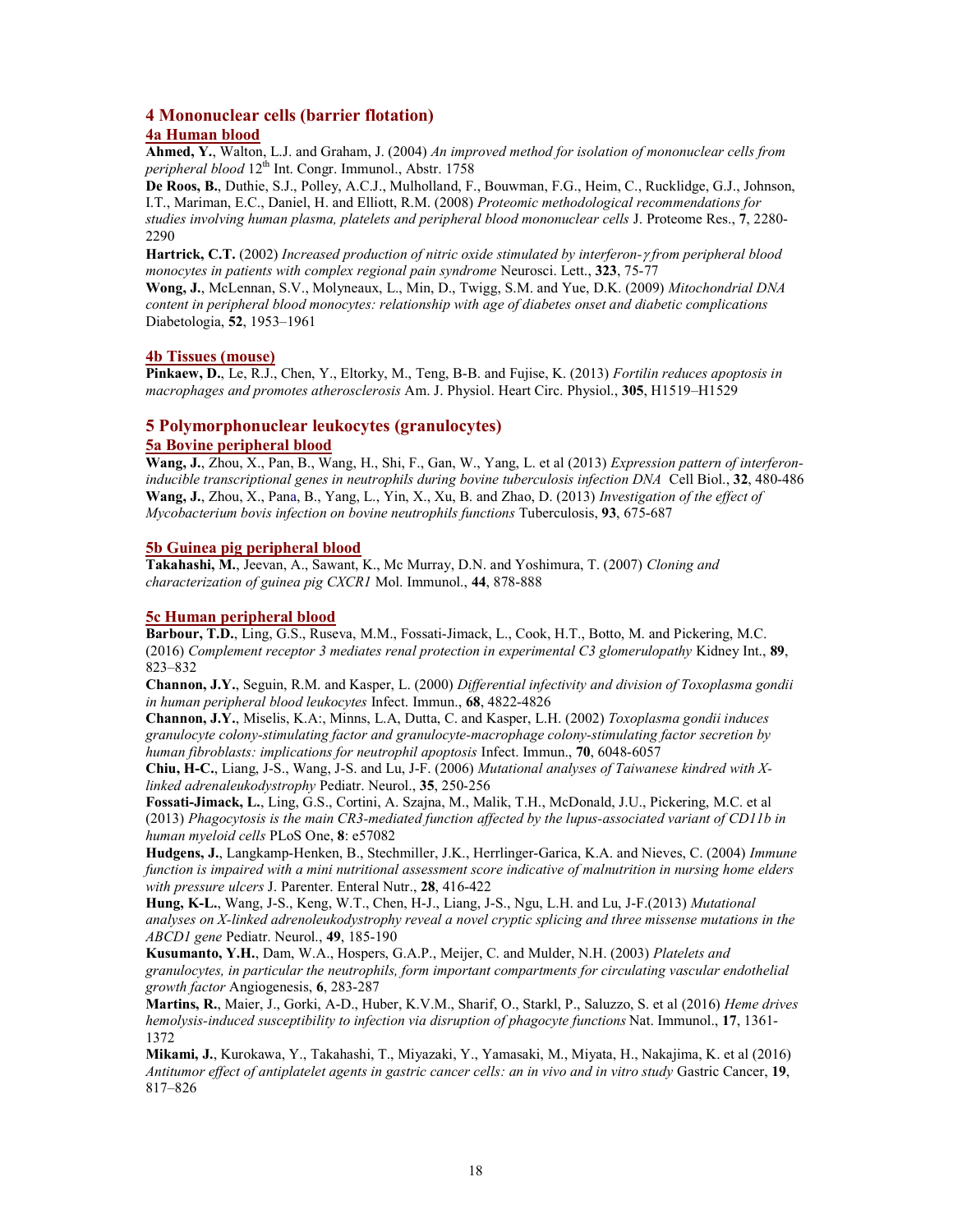Pioli, P.A., Jensen, A.L., Weaver, L.K., Amiel, E., Shen, Z., Shen, L., Wira, C.R. and Guyre, P.M. (2007) Estradiol attenuates lipopolysaccharide-induced CXC ligand 8 production by human peripheral blood monocytes J. Immunol., 179, 6284-6290

Ponath, V. and Kaina, B. (2017) Death of monocytes through oxidative burst of macrophages and neutrophils: killing in trans PLoS One: e0170347

Ponath, V., Heylmann, D., Haak, T., Woods, K., Becker, H. and Kaina, B. (2019) Compromised DNA repair and signalling in human granulocytes J. Innate Immun., 11, 74–85

Qin, J., Chen, D.W., Hu, H.Y., Cui, Q., Qiao, M.X. and Chen, B.Y. (2007) Surface modification of RGDliposomes for selective drug delivery to monocytes/neutrophils in brain Chem. Pharm. Bull., 55, 1192-1197 Qin, J., Chen, D.W., Hu, H.Y., Qiao, M.X., Zhao, X.L. and Chen, B.Y. (2007) Body distribution of RGDmediated liposomes in brain-targeting drug delivery Yakugaku Zasshi, 127, 1497-1501

Radom-Aizik, S., Zalvidar, Jr., F., Leu, S-Y., Galasetti, P. and Cooper, D.M. (2008) Effects of 30 min of aerobic exercise on gene expression in human neutrophils J. Appl. Physiol., 104, 236-243

Radom-Aizik, S., Zaldivar, F., Oliver, S., Galassetti, P. and Cooper, D.M. (2010) Evidence for microRNA involvement in exercise-associated neutrophil gene expression changes J. Appl. Physiol., 109, 252–261 Rossy, J., Schlicht, D., Engelhardt, B., Niggli, V. (2009) Flotillins interact with PSGL-1 in neutrophils and upon stimulation, rapidly organize into membrane domains subsequently accumulating in the uropod PLoS One 4: e5403

Salzberg, A.C., Harris-Becker, A., Popova, E.Y., Keasey, N., Loughran, T.P., Claxton, D.F. and Grigoryev, S.A. (2017) Genome-wide mapping of histone H3K9me2 in acute myeloid leukemia reveals large chromosomal domains associated with massive gene silencing and sites of genome instability PLoS One, 12: e0173723 Shen, L., Fahey, J.V., Hussey, S.B., Asin, S.N., Wira, C.R. and Fanger, M.W. (2004) Synergy between IL-8 and GM-CSF in reproductive tract epithelial cell secretions promotes enhanced neutrophil chemotaxis Cell. Immunol., 230, 23-32

Shen, L., Smith, J.M., Shen, Z., Hussey, S.B., Wira, C.R. and Fanger, M.W. (2006) Differential regulation of neutrophil chemotaxis to IL-8 and fMLP by GM-CSF: lack of direct effect of oestradiol Immunology, 117, 205- 212

Shen, L., Smith, J.M., Shen, Z., Eriksson, M., Sentman, C. and Wira, C.R. (2007) Inhibition of human neutrophil degranulation by transforming growth factor- $\beta$ I Clin. Exp. Immunol., 149, 155-161 Smith, J.M., Wira, C.R., Fanger, M.W. and Shen, L. (2006) Human fallopian tube neutrophils – a distinct

phenotype from blood neutrophils Am. J. Reprod. Immunol., 56, 218-229

Smith, J.M., Shen, Z., Wira, C.R., Fanger, M.W. and Shen, L. (2007) Effects of menstrual cycle status and gender on human neutrophil phenotype Am. J. Reprod. Immunol., 58, 111-119

Ward, J.R., Heath, P.R., Catto, J.W., Whyte, M.K.B., Milo, M. and Renshaw, S.A. (2011) Regulation of neutrophil senescence by microRNAs PloS One 6: e15810

Wardle, D.J., Burgon, J., Sabroe, I., Bingle, C.D., Whyte, M.K.B. and Renshaw, S.A. (2011) Effective caspase inhibition blocks neutrophil apoptosis and reveals Mcl-1 as both a regulator and a target of neutrophil caspase activation PloS One 6: e15768

Yuan, Z-N., Tolo, K., Schenck, K. and Helgeland, K. (1999) Increased levels of soluble Fcy receptor III in gingival fluid from periodontal lesions Oral Microbiol. Immunol., 14, 172-175

## 5d Mouse

Sellami, M., Meghraoui-Kheddar, A., Terryn, C., Fichel, C., Bouland, N., Diebold, M., Guenounou, M., Héry-Huynh, S., and Le Naour, R. (2016) Induction and regulation of murine emphysema by elastin peptides Am. J. Physiol. Lung Cell. Mol. Physiol. 310: L8–L23, 2016

## 5e Primate (non-human) blood

Lau, M., Vayntrub, T., Grumet, F.C., Lowsky, R., Strober, S., Hoppe, R., Larson, M., Holm, B., Reitz, B. and Borie, D (2004) Short tandem repeat analysis to monitor chimerism in Macaca Fasicularis Am. J. Transplant., 4, 1543-1548 (2004)

## 5f Rabbit blood

Frevert, C.W., Goodman, R.B., Kinsella, M.G., Kajikawa, O., Ballman, K., Clark-Lewis, I., Proudfoot, A.E.I., Wells, T.N.C. and Martin, T.R. (2002) Tissue-specific mechanisms control the retention of IL-8 in lungs and skin J. Immunol., 168, 3550-3556

Matute-Bello, G., Frevert, C.W., Kajikawa, O., Skerrett, S.J., Goodman, R.B., Park, D.R. and Martin, T.R. (2001) Septic shock and acute lung injury in rabbits with peritonitis Am. J. Respir. Crit. Care Med., 163, 234-243